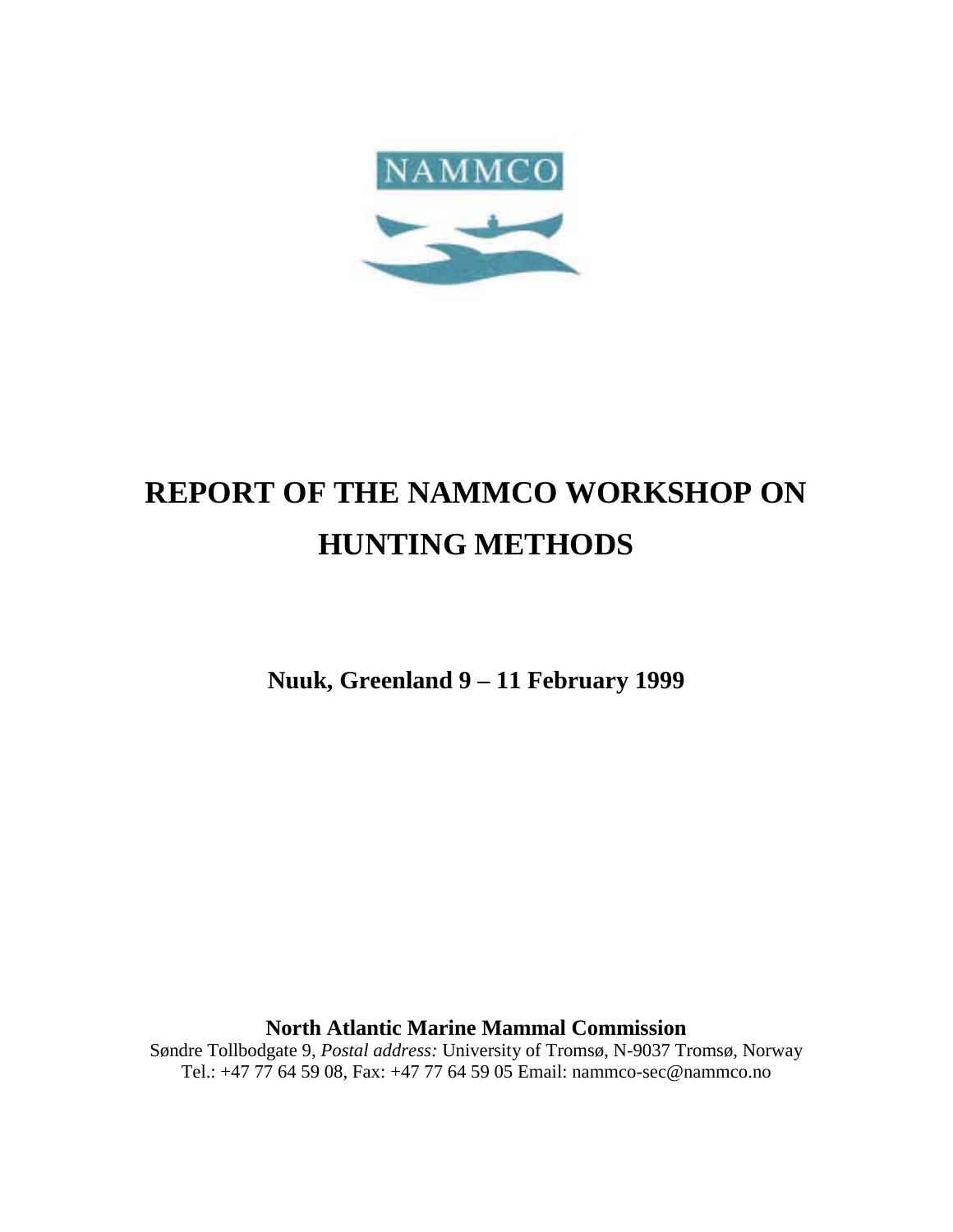# **REPORT OF THE NAMMCO WORKSHOP ON HUNTING METHODS**

# **Nuuk, Greenland 9 – 11 February 1999**

At its  $8<sup>th</sup>$  Annual Meeting held in Oslo, Norway 1 – 4 September 1998, NAMMCO received the report from the Committee on Hunting Methods in which it was recommended to hold a Workshop on Hunting Methods. The Council approved the following terms of reference for the Workshop:

- to review existing marine mammal hunting methods in member countries, including technical developments with respect to equipment and methods, with the view to providing a technical evaluation of different hunting methods (fin and minke whaling; hunting of small whales; seal and walrus hunting);
- to examine possibilities for technical innovation and further enhancement of efficiency and safety of hunting methods, with a view to providing recommendations for improvements, where relevant.

# **1. APPOINTMENT OF CHAIRMAN**

Professor Knud Nielsen (Denmark) chaired the Workshop (see Appendices 1 and 2, for Agenda, Programme and List of Documents for the Workshop).

# **2. APPOINTMENT OF RAPPORTEURS**

Kirsti Larsen, Norway and Lotte Rosing Videbæk, Greenland were appointed as Rapporteurs.

# **3. OPENING ADDRESS AND INTRODUCTORY PRESENTATIONS**

Pâviâraq Heilman, member of the Greenland Parliament, in his welcoming address explained that his ancestors successfully used simpler technology than what we have today. Weather, sea and ice conditions, the routines and skills of the hunters are all-important factors for a successful hunt. It is important to continue to improve hunting methods and technology, but the safety of hunters must also be considered along with such goals as improved efficiency and faster killing.

The Chairman, Mr Nielsen, welcomed the participants (listed in Appendix 3). In his opening remarks he said that it was an important aspect of the Workshop that the users and hunters themselves were active participants in the meeting. In reference to the extensive campaigns against hunting and use of marine mammals, he noted that killing a whale is the same as killing any other large game animal provided that the hunt is sustainable and as humane as possible. He echoed Mr Heilman's comment that it is desirable to always strive for better hunting methods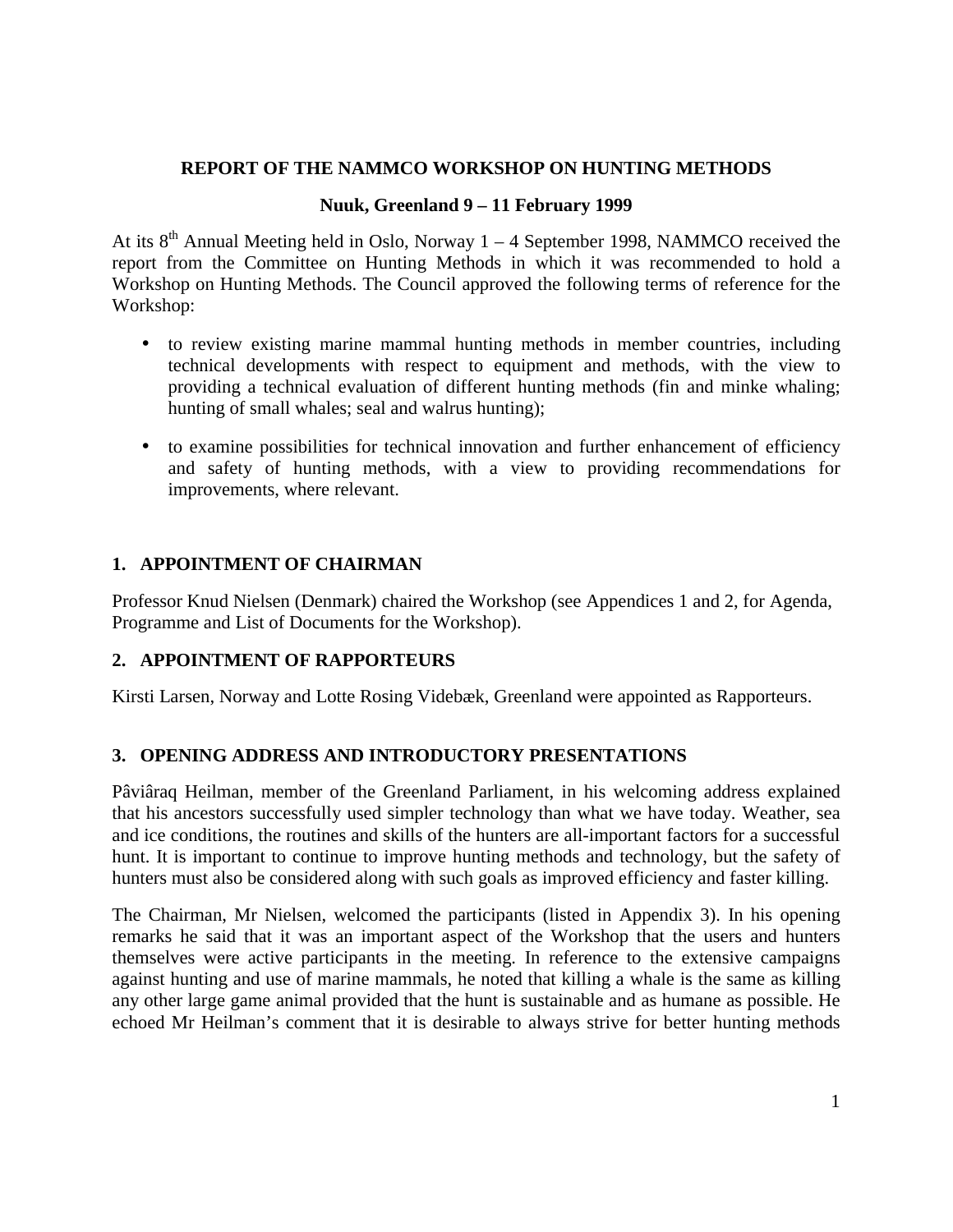and introduced the next two introductory presentations, a video interview (NAMMCO/99/WS-18) with whaler Schønning Eysturoy (Faroe Islands) and a presentation by Dr Egil Ole Øen (Norway) (NAMMCO/99/WS-1). The presentations had two common themes: a) animal welfare based attitudes about the treatment and killing of animals, and b) that hunters must act in a responsible manner. They both stressed the importance of being open for improvements and that the customary ways should not be kept solely in the name of tradition when better methods are available. As an example, Eysturoy explained that the pilot whale hunt (see Appendix 4 for a list of marine mammal names in different languages) proceeded in a much more calm and orderly fashion after the traditional spear had been discarded as a weapon. He also expressed doubt about the necessity of always using the customary hook to immobilise the whales in connection with the killing. Øen explained that the rules and regulations issued by the authorities are to be viewed as guidelines, and concluded that each hunter has the full responsibility for killing animals using the best method available, without jeopardising his or her own safety or the safety of others.

# **4. SMALL CETACEANS**

# **4.1 Faroe Islands: Pilot whale hunting**

Jústines Olsen (Faroe Islands) presented an overview of the pilot whaling regulations (see Appendix 5 for a list of Current Laws and Regulations in NAMMCO Member Countries). The first catch statistics for the pilot whale fishery dated back to the 1600's. The existing regulations are based on laws from 1984 (NAMMCO/99/WS-3 and NAMMCO/99/WS-4). The regulations stipulate research, conservation and management of whales and seals through NAMMCO and through a separate law for the protection of animals.

Hans Jakob Hermansen (Faroe Islands) explained that pilot whale hunting in the Faroe Islands is opportunistic because the animals are hunted only when observed along the coast (NAMMCO/99/WS-5). Before the whales can be driven into one of the 23 approved bays distributed throughout the country to be killed, the hunt has to be authorised by government officials. He explained that the pilot whale hunt is an important source of food, in addition to helping maintain a way of life and important cultural values, but he felt that the hunt is threatened by misinformation.

Finnbogi Joensen (Faroe Islands) presented an overview over the regulations governing the use of the bays for killing whales (NAMMCO/99/WS-5). To be approved the sites must have certain geomorphologic characteristics. Only bays with gentle slopes and shallow water are presently in use. The foreman of the team decides which bay to use in co-operation with Government officials. Distance to the bay, currents, weather and previous geographical distribution of whales killed in the region, determine the location chosen.

In a second presentation Olsen (Faroe Islands) gave an overview of hunting methods currently in use (NAMMCO/99WS-2) (see Appendix 6 for References on Hunting Methods). The basic tenet is that the hunt must proceed so that the animals that are not killed are able to swim away unharmed. When the whales reach the bay the whaling teams on the beach drag the whales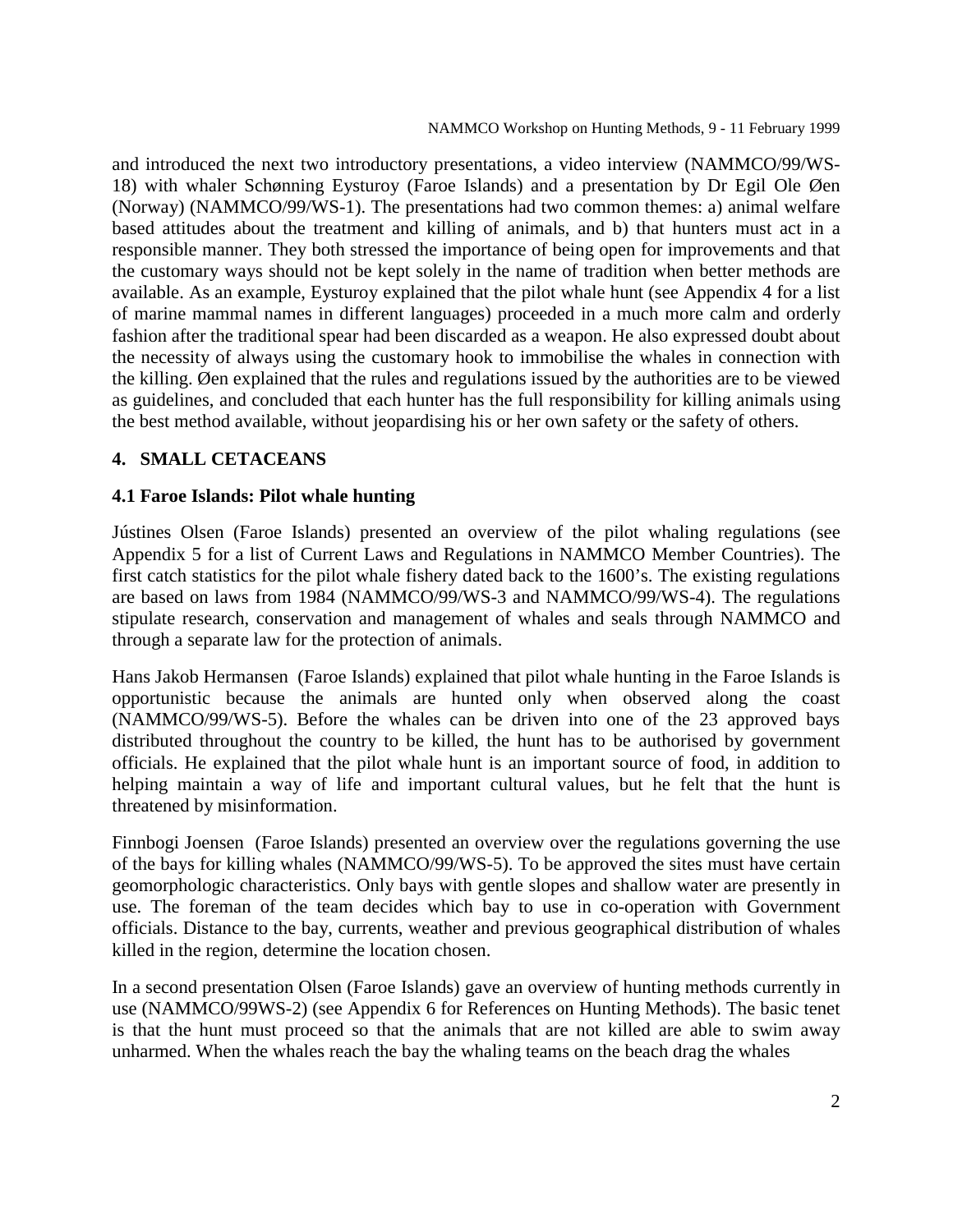#### NAMMCO Workshop on Hunting Methods, 9 - 11 February 1999

ashore and kill them by cutting the spinal cord and surrounding blood vessels in the neck using a knife (*grindekniv*). One point of contention is the traditional pointed hook, which is driven into the whale's flesh for dragging it ashore before it is killed. A Faroese pilot whale hunter has developed a new and improved blunt hook that is inserted in a pocket in connection with the blowhole. This does not injure the whale, and allows the animal to be dragged onto the beach using much less force. Measurements show that the average time it takes for the whales to loose consciousness or die when using the pointed hook is 65.4 s. The average time is reduced to 29.2 s when using the new blunt hook. More research is needed to determine whether the new blunt hook can altogether replace the old one.

Regin Jespersen (Faroe Islands) gave an account of the district governor's (*Sysselmann*) tasks in relation to the pilot whale hunt and in relation to the other official participants (NAMMCO/99WS-5). The district governor is in charge of distributing the meat to the population in the region free of charge, and according to specific rules after each whale has been measured and numbered. He has the mandate to recommend to the authorities to halt the hunt if the meat supply is saturated. During the drive, the district governor communicates with the boats via radio and can swiftly get to the whaling site. Upon completion of the hunt, he makes a report to the authorities including statistical information, distribution of the meat, weather and current conditions, the progress of the hunt, and whether the particular site should be used again.

Hanus Højgaard (Faroe Islands) described how the hunt is organised in practical terms (NAMMCO/99/WS/5). Each site has several whaling teams that can be contacted by phone, and one in "stand-by mode" to quickly get to the shore and be ready when the driving begins. The beach is blocked, and the police direct traffic before the whales are driven into the bay.

# Questions and Discussion

Øen (Norway) commended Faroe Island for the work, in recent years, in developing improved hunting and killing methods. Referring to the results obtained with the new hook compared with the old, he asked why it has not completely replaced the old pointed one. Based on presentations of the anatomical features in the neck region of the pilot whale, he also asked whether it had been considered to produce a longer knife. A longer knife could be stabbed into the neck to sever the spinal cord and the surrounding blood vessels with only one cut, while the current knife requires two or more cuts.

Olsen (Faroe Islands) answered that the long-term plan was to replace the old hook with the new, but more research had to be done to ensure that the new hook worked in a satisfactory manner. In addition, enough hooks had to be produced before they could be generally used in the hunt. He also noted that a Faroese pilot whale hunter has designed a longer knife, but that it has not yet been used. Hermansen (Faroe Islands), however, pointed out that the traditional method of making a cut on either side of the whale's head had several advantages as the head falls forward making it easier to cut the spinal cord and blood vessels.

Nielsen (Chairman) supported Norway's suggestion for designing and testing a longer knife.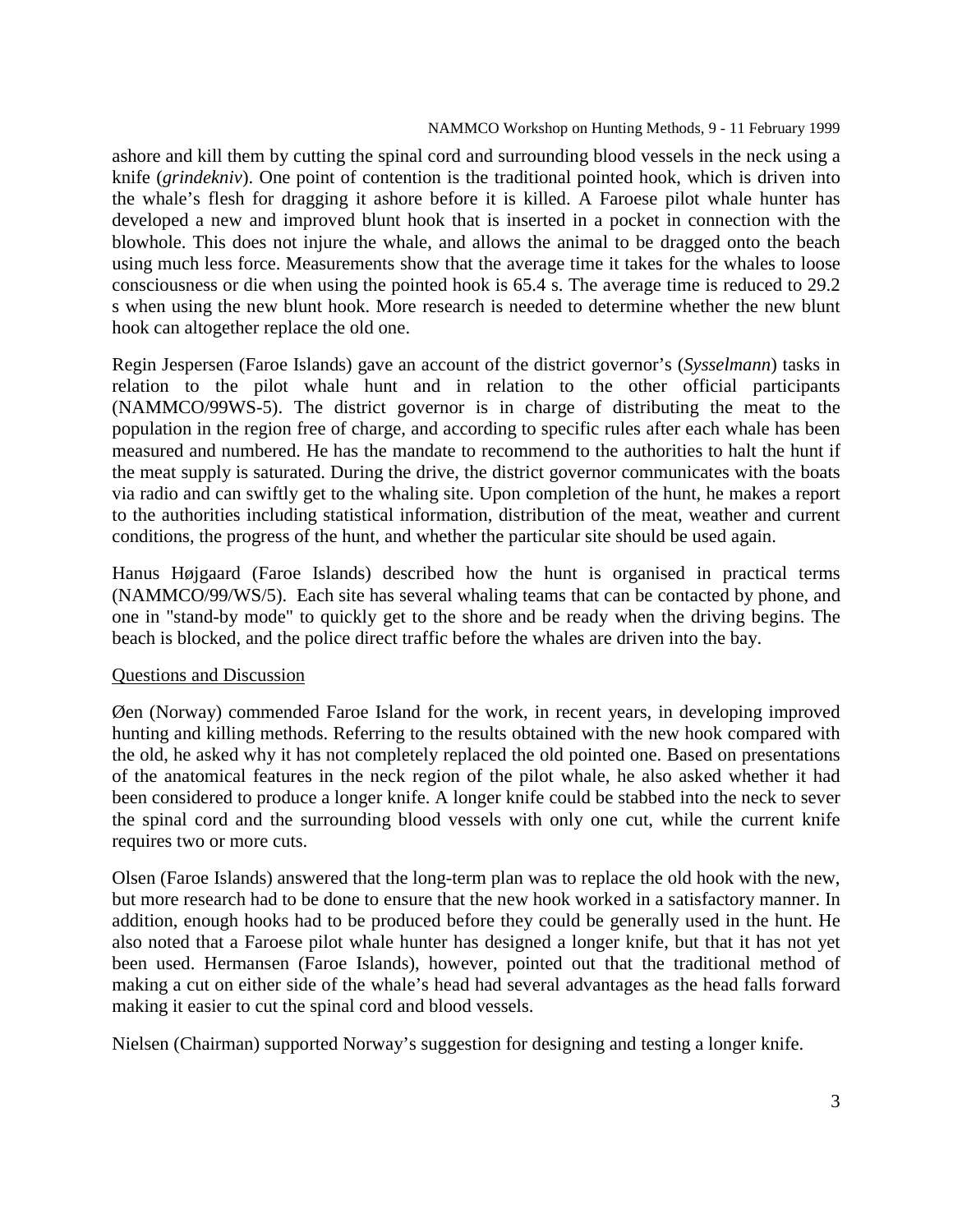Øen (Norway) also referred to information that stranded northern bottlenose whales were killed by the same method as pilot whales. He argued that this method is inadequate for this big animal, and suggested that the use of firearms would be more appropriate. He appealed to the Faroe Islands to replace the knife with a rifle and suitable ammunition for this purpose. Olsen (Faroe Islands) answered that only two or three stranded bottlenose whales are killed every year. He agreed that a rifle would be more suitable than a knife. Jespersen (Faroe Islands) also agreed to this and proposed to ensure that such equipment would be in place around the islands.

# **4.2 Greenland: Small Cetaceans**

Albert Fleischer (Greenland) (NAMMCO/99/WS-8) gave a presentation on the hunting of pilot whales, beluga, narwhal and other small cetaceans. He explained that beluga and narwhal remain important as a source of food, and that the hunt has always been sustainable. Hunting knowledge is passed on from generation to generation through direct observation and participation. Greenlandic hunters combine traditional hunting methods with the restrictions of contemporary regulations. The municipalities of Qaanaaq, Upernavik and Uummannaq have developed regulations stipulating that the hunters may only use kayaks and harpoons, limiting the number of animals taken. Narwhal are caught along the ice edge or in the fjords. They are first harpooned and then shot it with a rifle of calibre 30.06. When hunting from the ice edge, the harpoon line is secured in the ice. While hunting from the kayak, a float is fastened to the line. In other areas, narwhal and beluga are also hunted from skiffs. Bjørn Rosing (Greenland) explained that when many boats are hunting in open water, the hunters tend to concentrate their chase on the same animals (NAMMCO/99/WS-6). This complicates the hunt and reduces the possibilities of killing a whale with one shot.

Amalie Jessen (Greenland) gave an account of the rules and regulations for small whale hunting in Greenland (NAMMCO/99/WS-7). These regulations are primarily concerned with the efficiency of the equipment, the size of the vessels and the calibre of the rifles in relation to various whale species, and the permitted types of ammunition. She explained that it is prohibited to hunt whales by surrounding, trapping or blocking them against land or the ice edge. A hunting license and a follow-up hunting report are required of each hunter.

# Questions and Discussion

A discussion of the efficiency of various weapons and ammunition ensued. Øen (Norway) asked how many shots were needed to kill these small cetaceans. Danielsen (Greenland) answered that 30.06 were the minimum calibre used and that an experienced hunter could kill a whale with one shot. His experiences, as a hunter in Qaanaaq, showed that the pointed bullet is more efficient than the blunt nosed bullet. Øen (Norway) in disagreeing with the Greenlandic position, maintained that pointed and expanding bullets do not easily penetrate the cranium and that they easily tip or ricochet on the scull bones. He argued that this is not the case for blunt full metal jacket bullets. Rosing (Greenland) felt that the discussion was about different hunting methods. When hunting from a kayak, the hunter has the whale at eye level, at 10-15-metre distance. Under these circumstances the bullet will go straight into the animal and will not ricochet. Øen explained that the concern is not that the bullet will ricochet against the whale's skin, but that it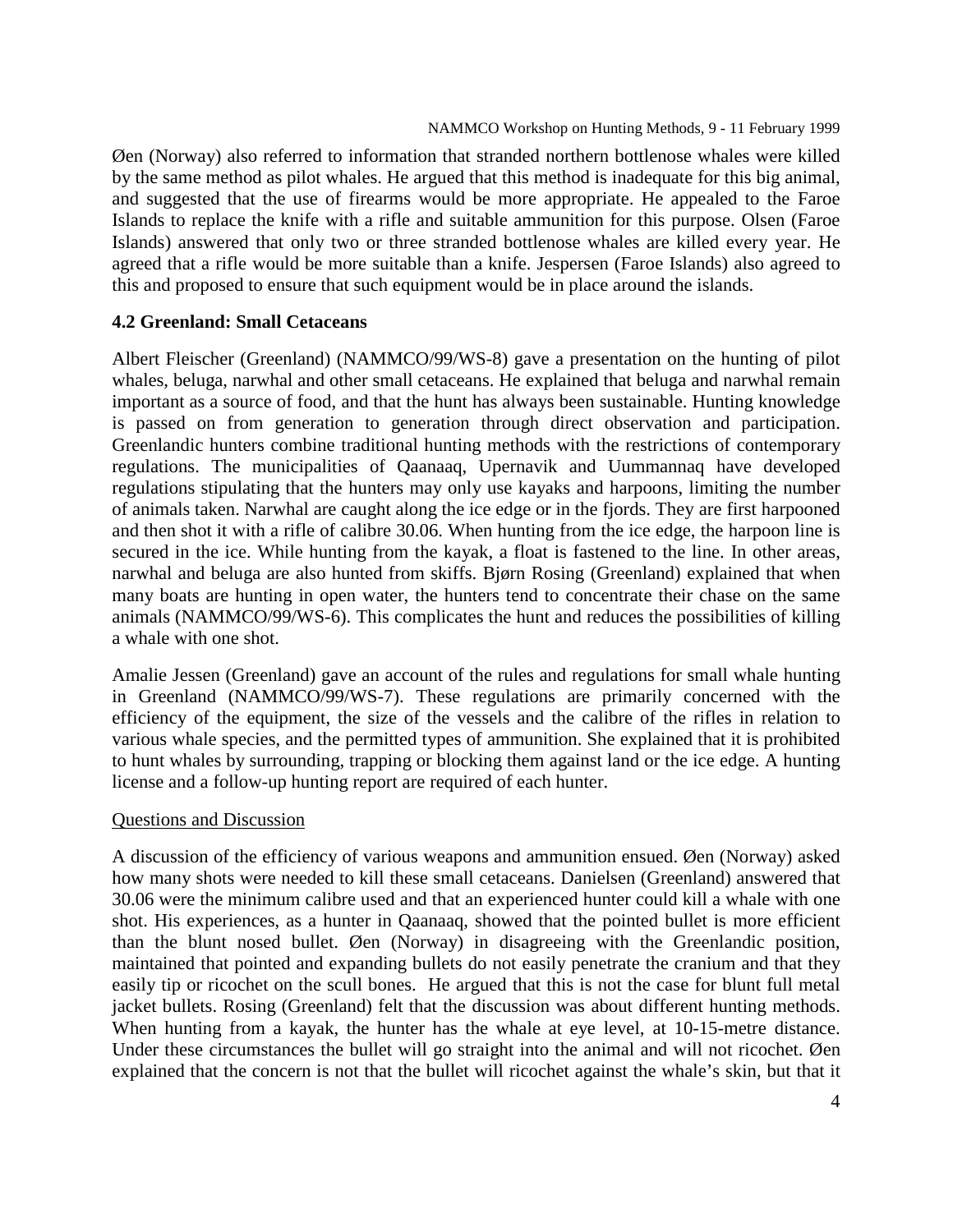will ricochet of the cranial bone.

# **5. BALEEN WHALES**

# **5.1 Norway: Minke whale hunting**

Egil Ole Øen, Siri Knudsen, Ole Mindor Myklebust and Per Johnny Mathiassen presented document NAMMCO/99/WS-10.

Only minke whales are hunted in Norway, using small fishing boats that are rigged for whaling in the season. The boats are equipped in the bow with a harpoon canon of calibre 50 or 60 mm, and the harpoons are equipped with a detonating penthrite grenade. Rifles with a minimum calibre of 9,3 firing blunt full metal jacket bullets are used as secondary weapons. If the harpoon grenade does not kill the whales, the rifle is used as a backup. In 1999, some 30 boats,  $15 - 40$ metres long, will participate in the hunt.

Due to the size of the vessels the hunt can take place only in good weather. When a whale has been spotted, the boat moves slowly towards the area where it is expected to surface to breathe next. The maximum recommended shooting distance is 30 metres. As soon as the whale is shot, it is pulled alongside the boat. If it is not dead or if it moves, a rifle shot to the brain is required.

Until 1984, the traditional cold harpoon (harpoon without a grenade) was used on minke whales. Only 17% of the animals died immediately or quickly with this method. Development and testing of the new penthrite grenade in 1984 increased the percentage of animals dying immediately or quickly to 45%. By 1998, after increased training of the crews, further development of the equipment and a large field study of a new penthrite grenade, the percentage of animals dying immediately or quickly reached 64%.

It can be difficult to determine accurately when an animal is dead. A study of the effects of a grenade detonation on the brain has therefore been initiated. The objective is to find a method to determine the exact moment the whale loses consciousness or dies.

Kirsti Larsen (Norway) gave an overview of the Norwegian minke whale regulations, which pertain to the qualifications of the participants, their equipment, rifles and ammunition, and to the killing methods. The Department of Fisheries sets the yearly quota for the season. Each vessel is required to carry an inspector, generally a veterinarian, during the course of the hunt.

# Questions and Discussion

Mikkelsen (Faroe Islands) inquired whether the recent increase in the maximum survival time for some whales is related to the increased number of whales caught by each boat. Øen (Norway) answered that these figures refer to whales that have been able to get loose and have to be caught again. In such situations the maximum survival time can reach one hour.

Olsen (Faroe Islands) asked whether rifles are always used, and Øen answered that some whalers routinely use rifles, while others first check to see if the grenade has killed the whales.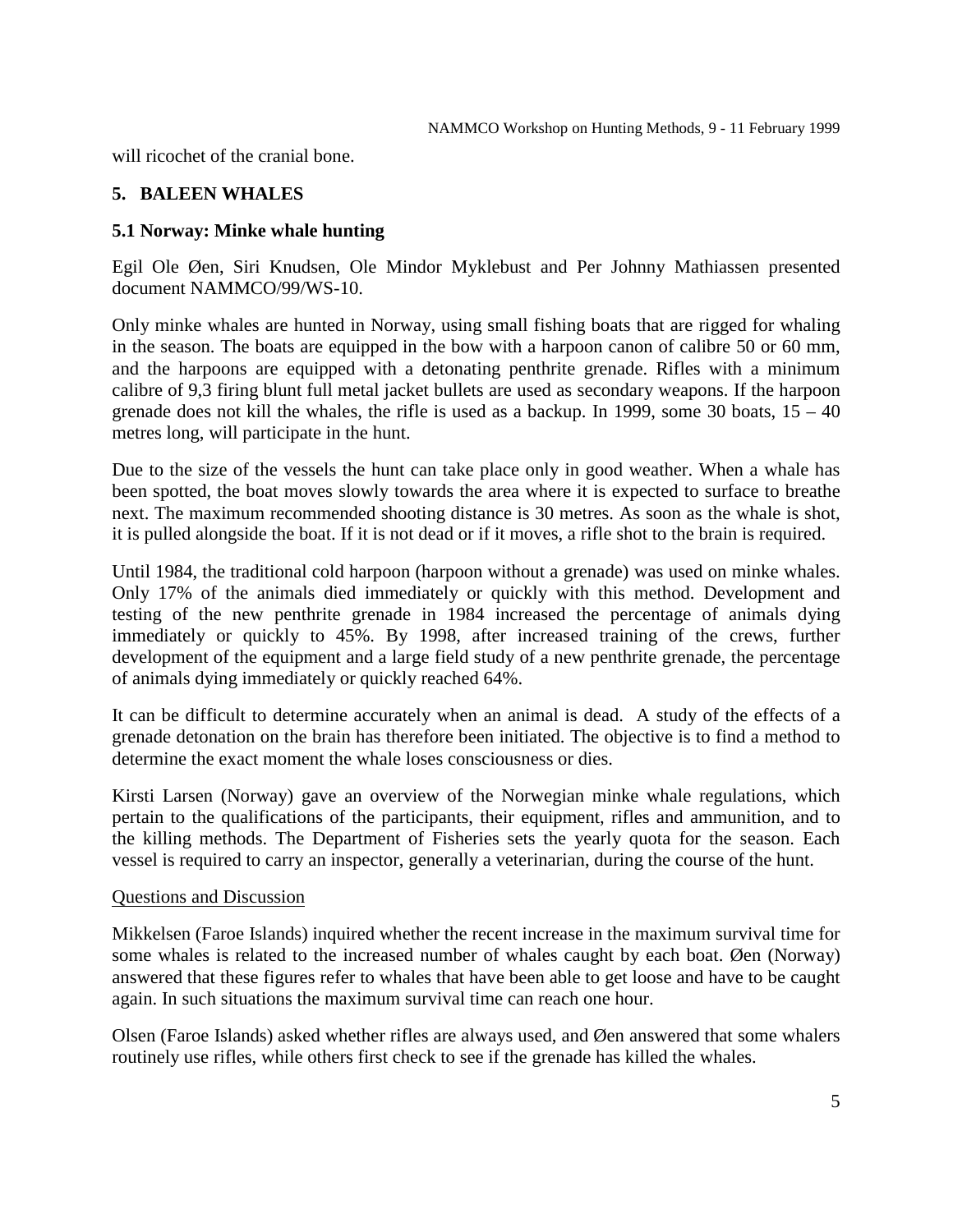Hermansen (Faroe Islands), in reference to the quota system, asked whether there was a limit to the number of whales each boat could carry aboard each trip. Myklebust answered that there are no official limits and that the maximum number depends on the boat size. In addition, Hermansen asked about the location of the brain. Knudsen, in reference to a drawing, explained that the brain, in general terms, is located on a middle plane between the eye and the top of the scull.

Fleischer (Greenland) commended Norway's work on the harpoon grenade, and asked whether this type of grenade destroys a lot of the meat. Øen (Norway) answered that when a shot is fired perpendicular to the whale very little meat is lost. When a shot is fired at an angle from behind, (the way the old cold harpoons were used) large amounts of meat might be destroyed, because the grenade might detonate in the muscle tissue. Myklebust (Norway), upon a request from Jessen (Greenland), explained that Norwegian whalers try to shoot at a 90-degree angle, and that the boat speed follows that of the whale.

# **5.2 Greenland: Minke whale and fin whale**

Isak Vahl (Greenland) explained that minke whales are hunted with 50-mm harpoon canons, or with 30.06 calibre rifles and handheld harpoons from skiffs. There are currently 72 harpoon canons in Greenland. Harpoon grenades are seen as expensive and destructive to the meat, and should therefore not be used on minke whales.

Amalie Jessen (Greenland) gave an account of the Home Rule Government's regulations pertaining to large whales (NAMMCO/99/WS-7). For fin whale hunting a vessel must be at least 36 feet in length. For minke whale hunting, the boat must be less than 70 feet in length. For both species, the 50-mm harpoon canon with detonating grenade is used. The hunters must attend a course on how to handle the grenade. In rifle hunting, a minimum of 5 skiffs are required, all equipped with rifles, handheld harpoons and floats. All catches, including incidental catches in nets and animals that are struck and lost, must be reported to the authorities.

Peter Siegstad (Greenland) described the renovation program for the seventy-two 50-mm harpoon canons. Parts, oil and gaskets are changed in the process. They will subsequently be rechecked every two years. It is estimated that the canons will last for 25 years if they are maintained according to instructions.

# Questions and Discussion

The debate that followed focussed on the rifle hunt. Øen remarked that the rifle hunt is problematic, meaningless, and unnecessary. He mentioned that this is a relatively new hunting method, without long a tradition. He explained that it is not efficient to shoot an animal before it is harpooned, as it is done in rifle hunting.

Hovelsrud-Broda (NAMMCO) found it questionable to characterise a form of hunting as traditional or untraditional. All peoples develop their technology and methods in relation to the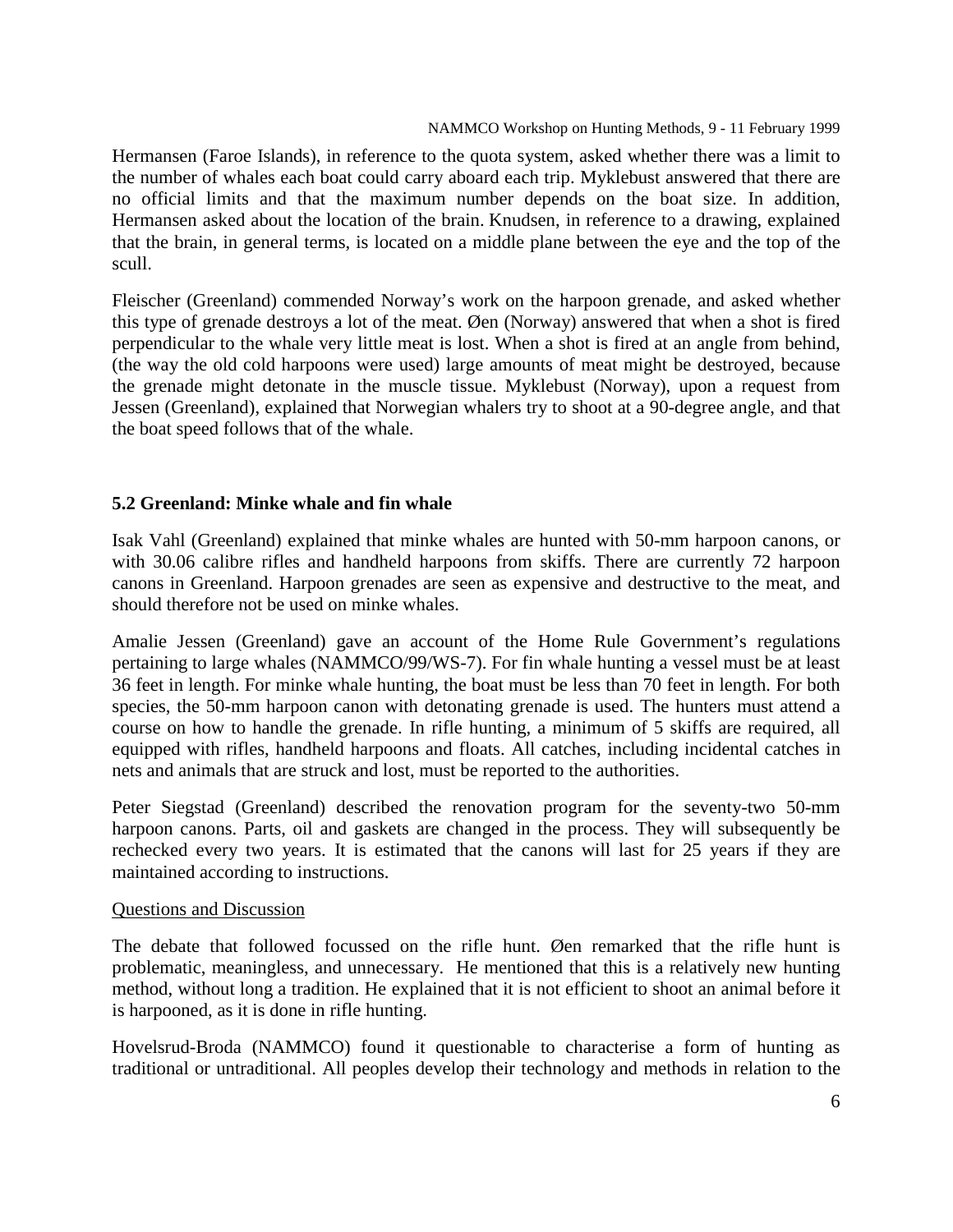NAMMCO Workshop on Hunting Methods, 9 - 11 February 1999

existing resources, technology and knowledge, and external influences. Jessen (Greenland) pointed out that none of the current hunting methods are traditional, but have been improved and developed through time.

Jessen (Greenland) explained that the rifle hunt would continue because hunters in smaller villages cannot afford harpoon canons and do not have access to the vessels that could be so equipped (NAMMCO/99/WS-11). It is important for Greenland to keep the small hunting villages viable. Vahl (Greenland) explained that the rifle hunt is critical for the supply of meat to these villages.

Rosing (Greenland) in reference to the previous comments, asked how much of the whale meat is consumed in Norway. Myklebust (Norway) answered that all the meat is consumed, but that the blubber currently is stored in freezer facilities awaiting export licenses.

Vahl (Greenland) said that one problem for the hunters are that the stores no longer offer the best ammunition. Øen (Norway) expressed concern that retailers determine the efficiency of hunting. He asked how many whales are lost and how many shots are fired before the whale is killed. Jensen (Greenland) answered that efficiency of the rifle hunt is 80% while the harpoon canon hunt is 100% efficient.

Olsen (Faroe Islands) asked, in relation to the rifle hunt, about the number of boats, the number of hunters and the time involved, and about the risk to the hunters. Vahl (Greenland) answered that one leader is in charge of the rifle hunt. He decides when to leave the village and which whale to pursue. The hunters communicate via radio. Only the most experienced hunters shoot at the whale. Shots are fired repeatedly, but the objective is to expend as few bullets as possible. As soon as the whale is secured with the handheld harpoon, the floats are fastened, and the whale is killed within 10-15 minutes. Jessen (Greenland) added that the whale is shot in the lungs before it is chased and killed (NAMMCO/99/WS-16).

Olsen (Faroe Islands) asked if netted beluga and narwhal would voluntary swim into, or were chased into the nets. He also asked whether the nets are kept under constant surveillance and if the whales are shot or die on their own. Fleischer (Greenland) explained that the hunters check the nets every day. If the animals are found alive they are killed immediately.

Nielsen (Chairman) summed up the discussion by pointing out that there are various positions on the rifle hunt of minke whales. It is agreed that the rifle hunt should be reduced as much as possible, but how fast and how soon is not clear. The debate, he said, reflected the fact that neither the rifle hunts nor the harpoon canon hunts are traditional hunting methods.

# **5.3 Iceland: Whaling**

Ed. Note. The participants from Iceland, due to inclement weather, were unable to attend the meeting in Nuuk. As a result there is no discussion of the Icelandic contributions. The following summaries are based on their written contributions.

Thorður Eythorsson (Iceland) explained that Iceland stopped whale hunting in 1986 as a result of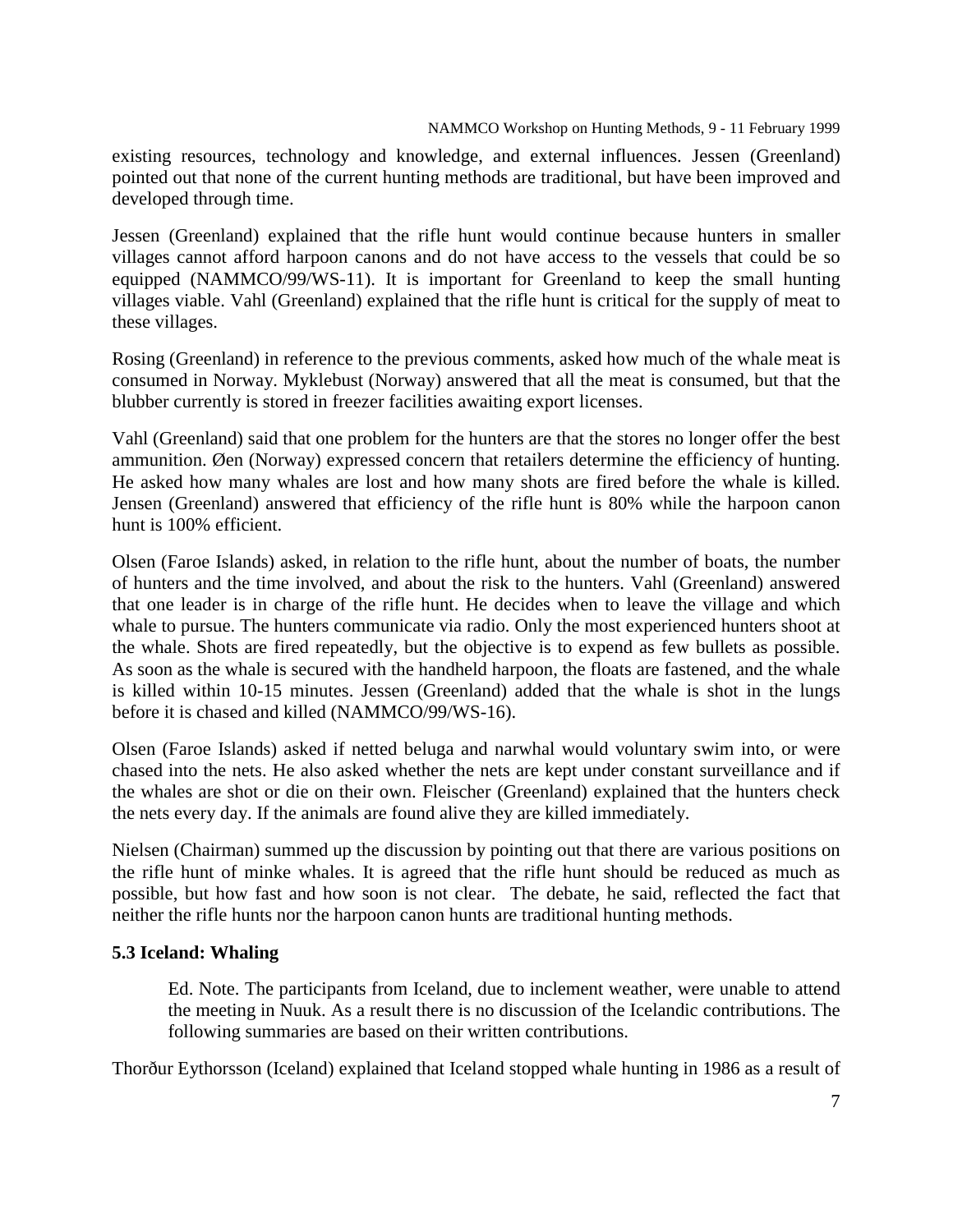IWC's moratorium on commercial whaling (NAMMCO/99/WS-12). Fin whale, sei whale, minke whale and sperm whale had been hunted from land based stations since 1883. By 1915, the stocks around Iceland had been drastically reduced, due to extensive Norwegian whaling. At this time, whaling was halted by law. In 1948 whaling was resumed and continued until 1986. Icelandic authorities initiated extensive biological research, including stock estimates of large cetaceans and the impact of whaling on these stocks. On the basis of these studies, the scientists suggest that the stock can sustain a take of 100 – 200 animals per year. (Ed. Note. In March 1999 the Icelandic "Alting" (parliament) decided to resume whaling sometime in the future.)

Guðmundur Haraldsson (Iceland) gave an account of minke whale hunting explaining that prior to the 1960's, the number of minke whales caught was low (NAMMCO/99/WS-15). Between 1977 and 1985 the IWC quota for Iceland was 200 animals per year. The product from these whales was sold in Iceland only. After a profitable market in Japan opened up, the whaling activities increased. The whalers used 50-mm harpoon canons to kill minke whales, and later they employed .458 calibre rifles as secondary weapons.

Kristján Loftsson (Iceland) gave an account of the development of hunting equipment and methods for hunting large whales (NAMMCO/99/WS-14). He explained that the Icelanders used the technique developed by Sven Foyn: a 90-mm harpoon canon with a grenade loaded with black powder. Later, successful experiments were carried out using the Norwegian penthrite grenade for large whales. The boats were equipped with winches and lines made, early on, from hemp, and later from polyester and finally wire. The dead whales were brought ashore for flensing and processing.

# **5.4 Japan: Minke Whale Hunting**

In his presentation of Japanese whaling Dr Hajime Ishikawa (Japan), explained that Japan take a few hundred minke whales per year in the Antarctic and North Pacific waters for research purposes. Improved hunting methods have reduced the time to death significantly the last few years. In Japan, 75-mm harpoon canons with Japanese penthrite grenades are used for minke whale hunting. Electric lances have been used in the past as a secondary killing method. A 1998 study of the use of rifles with different types of ammunition as a secondary killing method, indicated that calibre .375 (9,5 mm) full-jacketed bullets were very effective and penetrated the skull of the minke whale. Comparison between 300 grain round nosed bullet and 250 grain sharp nosed bullets revealed that the former had more effective power of penetration than the latter. In spite of reductions in the average time to death, the instantaneous death rate was stable at 30% in the Japanese hunt. The rough sea conditions prevalent in these pelagic hunts seem to be the main reason for the low (compared to the Norwegian hunt) instantaneous death rate.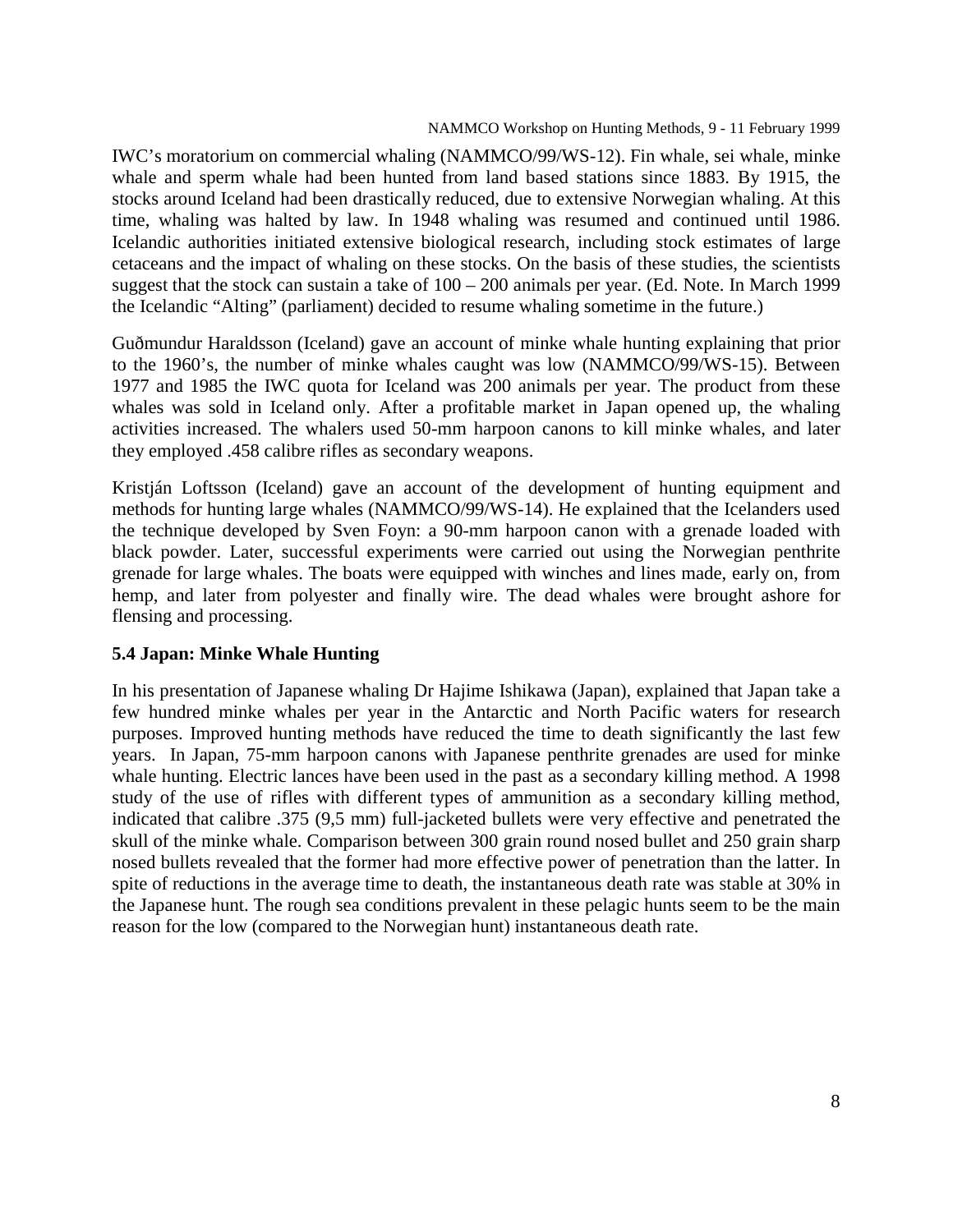# **6. SEALS AND WALRUS**

# **6.1 Greenland: Sealing and Walrus Hunting**

Amalie Jessen (Greenland) summarised the regulations for seal and walrus hunting in Greenland (NAMMCO/99/WS-7). Municipal rules are developed on the basis of the hunters' experiences. For walrus, some adjustments have recently been made to the hunting areas. There are no regulations for seals, with the exception of harbour seals. The Home Rule Government is currently in the process of developing general regulations for seal hunting. Greenland is also monitoring the Canadian quota system for harp and hooded seals. The two countries share these seal populations, and decisions made by Canada have consequences for Greenland. Jessen added that the Home Rule Government has initiated a study of the diving physiology of seals in connection with seal netting.

Ejnar Jacobsen (Greenland) stressed the continued dietary and cultural importance of seals for the Greenlandic people (NAMMCO/99/WS-8). As an example he mentioned that in 1998, 160,000 seals were caught. The hunters are always interested in improving the existing methods and equipment. As a result, seals are now killed more efficiently than before. Seal netting is an important method during the dark winter months. The nets are placed near an iceberg or through holes in the sea ice. They are checked daily, weather permitting.

Bjørn Rosing (Greenland) stated that it is difficult to speak of seal hunting in general terms because the methods vary from species to species (NAMMCO/99/WS-6). Hunting from a small skiff in constant motion is difficult and may require the hunter to fire more than one shot. One method is to tire out the seal by firing shots around it. When it surfaces to breathe, it is shot at close range and dies immediately.

Jens Danielsen (Greenland) explained that walrus are either caught on the ice in the fall or from skiffs during the summer (NAMMCO/99/WS-8). The technique is to harpoon them before they are shot. The co-operation between the hunters is part of the traditional hunting method. It is important to understand walrus behaviour in order to be a successful hunter. They are dangerous animals and may attack a man in his kayak.

#### Questions and Discussion

Øen (Norway) began by asking about the rifle calibre used on walrus. No direct answer was provided, but Krohn (Greenland) answered that military ammunition was used in the past, and that regular hunting ammunition is currently in use.

Mikkelsen (Faroe Islands) explained that in his experience, both seals and harbour porpoise sink easily, and asked about the struck and lost ratio of seals. Kreutzmann (Greenland) answered that this varies with the season and the thickness of the blubber. During the spring, when the seals have little blubber, about 10% sink. Harbour porpoise are hunted from skiffs and 2–3 % are lost.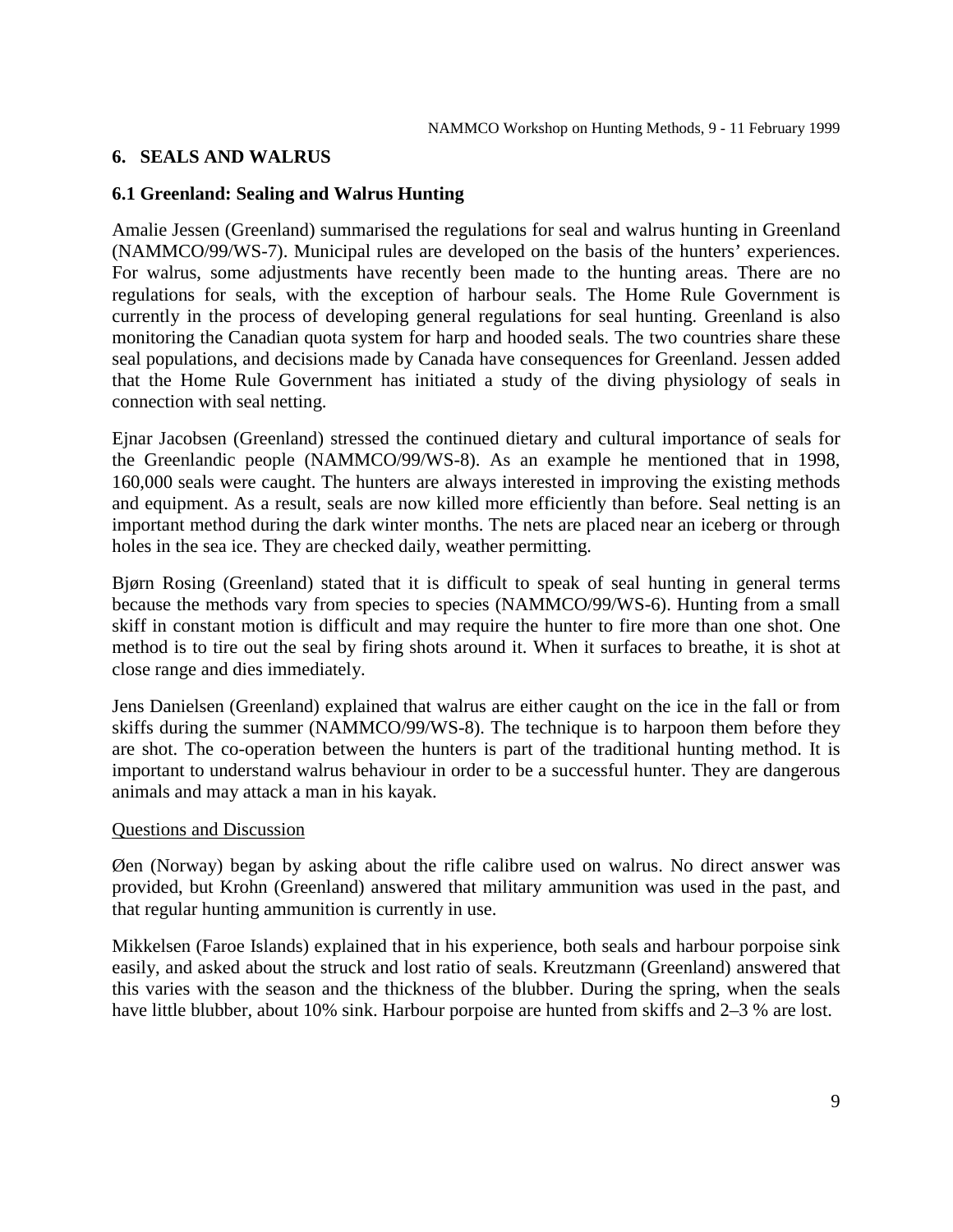# **6.2 Norway: Sealing**

Atle Brudevik and Bjørne Kvernmo (Norway) explained that Norwegian sealing takes place from boats 44-57 metres long, equipped with smaller boats for manoeuvring between the ice floes. Adult seals are shot with .308 calibre rifles with expanding ammunition, while the .222 is used for killing the young seals. A total of 1.2–1.5 shots are fired per animal caught. The hunters must pass a marksmanship test prior to boarding the vessel. The seals congregate on the ice floes, and if the ice is strong enough the hunters are dropped directly onto the floes. If not, the sealing is conducted from the smaller boats. The seals are first shot in the head by the shooter, and then another crewmember jumps on the ice and gives the seals a blow to the head with the *hakapik*. The seals are bled immediately afterwards and then hoisted aboard the mother-vessel for flensing and butchering.

Kirsti Larsen (Norway) gave an overview over the Norwegian sealing regulations. One part pertains to the quota, the sealing area and the season. The other pertains to hunting and killing methods and requirements for the hunters. In addition, all vessels are required to have an officially appointed inspector onboard.

Egil Ole Øen (Norway) gave a brief summary of the various seal killing methods, and their efficiency. In connection with accusations against Norwegian sealers that they skin seals alive, he explained that a careful investigation into the matter revealed that these accusations are false. Muscle reflexes allow an animal to move both head and limbs long after the brain has stopped functioning. One result of the investigation was an implementation of stricter requirements for the hunters. He explained further that another study showed that 98.7% of seal pups shot from skiffs died instantaneously from one shot.

# Questions and Discussion

Gelså (Greenland) asked how long time it takes after an adult seal has been shot until it is hit with the *hakapik*. Brudevik (Norway) answered that it might take up to 10-20 minutes. The second hunter has to keep a certain distance prior to the shooting in order to avoid disturbing the seals and the hunt.

Mikkelsen (Faroe Islands) asked why the ammunition has been changed from 6,5 mm to 7,62 mm. Brudevik (Norway) explained that this has to do with the availability of ammunition.

# **6.3 Faroe Islands: Sealing**

Bjarni Mikkelsen (Faroe Islands) gave an historical overview of sealing in Faroe Islands (NAMMCO/99/WS-17). In the past, seals were caught in their birthing caves and killed by giving them a blow to the head with a club. Today only rifles are permissible as a weapon. There is no management strategy for seals, but hunting is to a degree limited by general hunting rules, and very few Faroese have a rifle license.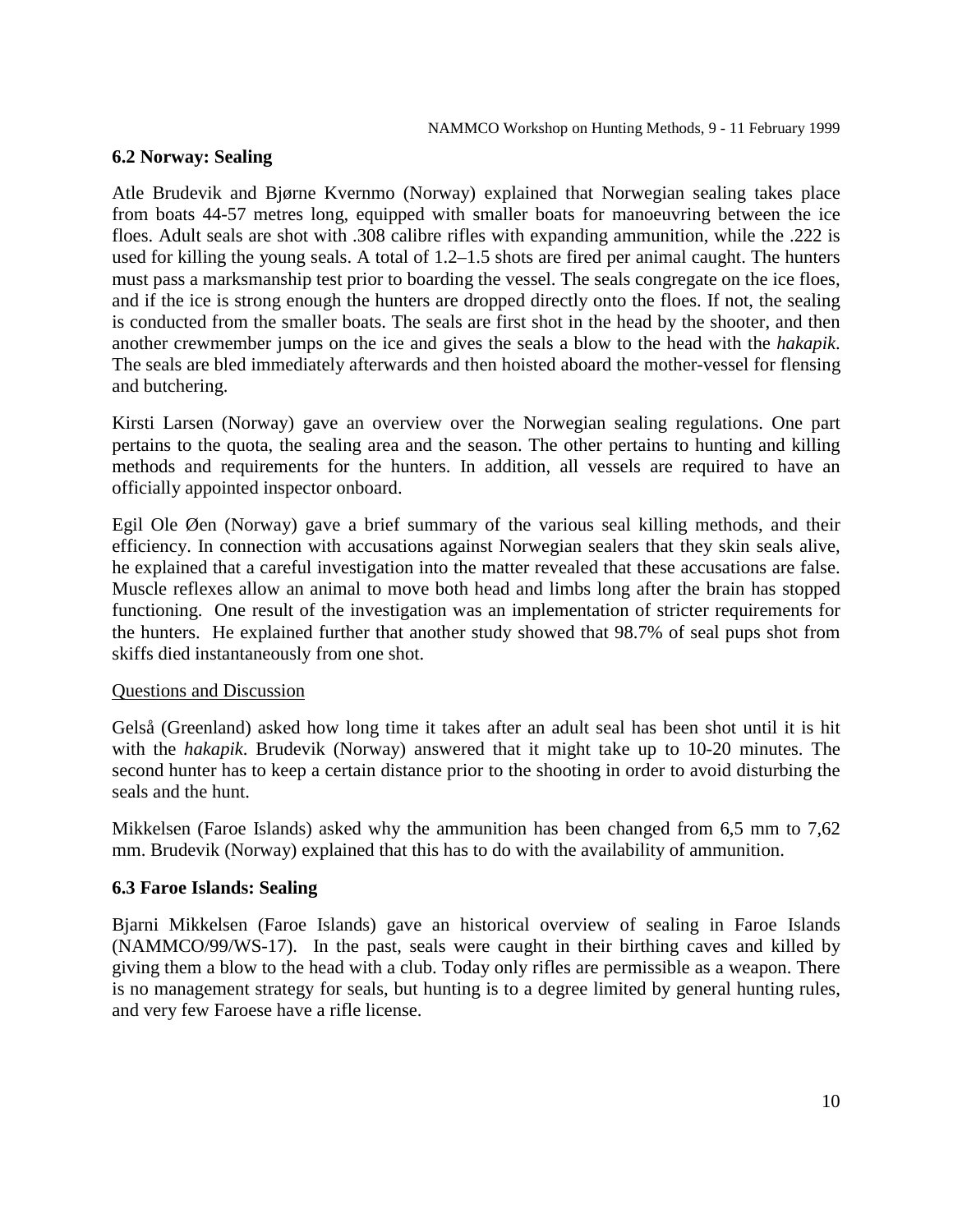## **6.4 Russia: Sealing and beluga hunting**

Vladimir A. Potelov (Russia) gave an overview of seal and beluga hunting in the White Sea area of the north-western Russia (NAMMCO/99/WS-9). He explained that in this area the harp seals are usually hunted on the ice floes using larger boats. Helicopters may be used for transporting the seals ashore for flensing and butchering. The pups are killed with the *hakapik*, while adult seals are shot with rifles of calibre 5,6 mm and 7,62 mm. Ringed seals are caught mainly in seal nets. Beluga are usually hunted by being driven into shallow water, where they are caught in nets and killed by rifles of calibre 7,62 mm.

## Questions and Discussion

Nielsen (Chairman) asked why the *hakapik* was not used in the Faroe Islands. Mikkelsen (Faroe Islands) answered that a myth about sealing says that seal blood in the birthing caves will deter the seals from returning.

## **6.5 Iceland: Sealing**

Pétur Guðmundsson (Iceland) explained that pups, at about the end of their weaning, are the main targets for hunters (NAMMCO/99/WS-13). They are hunted mostly for their pelts but also for their meat. He gave an historical overview of sealing in the last 1000 years. In the past, clubbing was the main method of killing seals. Methods now include the use of clubs, nets and rifles of calibre .22, and .222 - .243. Farmers have the right to hunt seals within the boundaries of their property. The methods are to a degree determined by the local terrain.

# **7. RECOMMENDATIONS**

# **FROM NAMMCO's WORKSHOP ON HUNTING METHODS 9 – 11 February 1999 Katuaq, Nuuk Greenland**

# **1) FAROE ISLANDS: HUNTING OF LONG-FINNED PILOT WHALE (***Globicephala melas***)**

The Workshop noted with satisfaction that Faroe Islands has accomplished a number of improvements in the pilot whale hunt. These include a gentler driving of the whales, prohibition against the use of the spear, and the use of a new blunt hook for securing the animals. In addition, other efforts such as educational programs in the schools on how to hunt whales are under way. The Workshop notes, however, that the pointed hook is still in use and recommends that further effort be made to replace this with the new blunt hook for securing the animals.

# **2) FAROE ISLANDS: KILLING OF STRANDED NORTHERN BOTTLENOSE WHALE (***Hyperoodon ampullatus***)**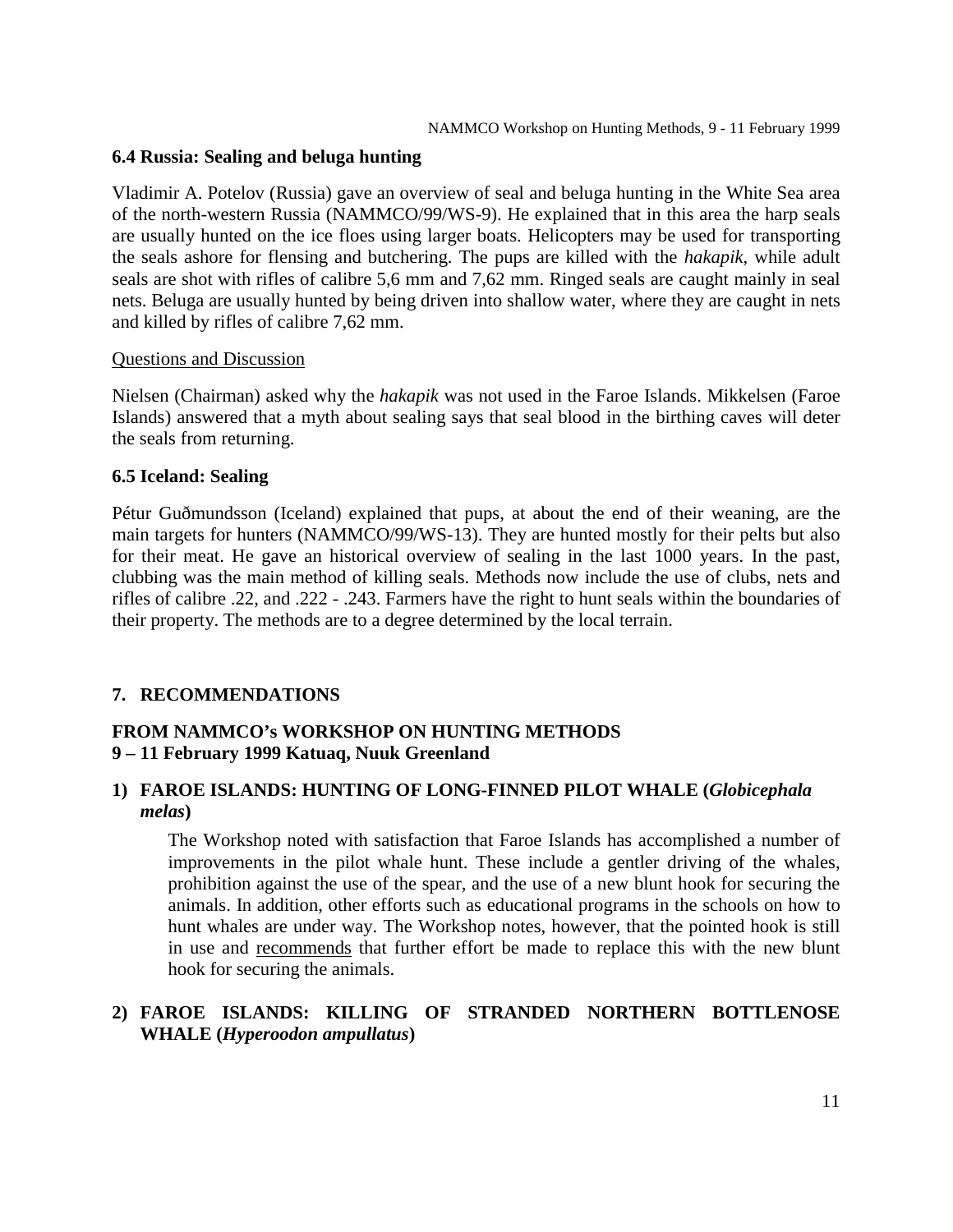Stranded bottlenose whales are killed in the same way as pilot whales. Questions were raised over whether this is an adequate method of killing such a large animal, and it was recommended that rifles with adequate ammunition be used for killing stranded whales of this species.

# **3) GREENLAND: HUNTING OF SMALL CETACEANS**

- 3a) In Greenland hunters use full metal jacket, pointed bullets to kill harpooned small whales (beluga, *Delphinapterus leucas* and narwhal, *Monodon monoceros*). Investigations have shown that when a pointed bullet meets bone (such as cranium), it tends to tip or ricochet, while a full metal jacket, blunt-nosed bullet penetrates bone better. The Workshop therefore, recommends that Greenland initiates studies in cooperation with the hunters, testing both pointed and blunt bullets on whale carcasses to determine the best ammunition for use in the hunt.
- 3b) It was further recommended that Greenland develop objective descriptions of hunting methods, equipment and how efficient these are in small cetacean hunting, considering regional variations.
- 3c) Greenlandic hunters informed the Workshop that work had been started on the development of a new handheld harpoon that can improve the efficiency of beluga, narwhal, walrus (*Odobenus rosmarus*) and seal hunting. The Workshop views this as a positive initiative and recommends that Greenland continue to support this project.

# **4) BALEEN WHALE HUNTING**

- 4a) A Norwegian hunter has taken the initiative to develop a new whale harpoon that can be adjusted for each individual harpoon canon. This is a notable initiative that can contribute to better marksmanship and thereby to more efficient killing. The Workshop recommends that Norway continues to support this project.
- 4b) During the Workshop there were several expressions of concern that Greenland hunts minke whales using rifles and handheld harpoons as the only weapons. An in-depth discussion revealed that there is significant disagreement in this area, and it was agreed to note the discord. Some delegates felt that animals should always be killed as quickly and painlessly as possible, and doubted if this was achievable using only rifles and handheld harpoons. It was also asserted that this hunting method is relatively new (introduced in the 1950s), and if it was to continue, there was a need for adjustments and improvements based on accumulated experience. Also the Greenlandic Home Rule Government wishes to limit the rifle hunt as much as possible.

The Greenlandic rifle hunt of minke whales has several times received significant criticism. The Workshop finds that this type of hunting can negatively influence the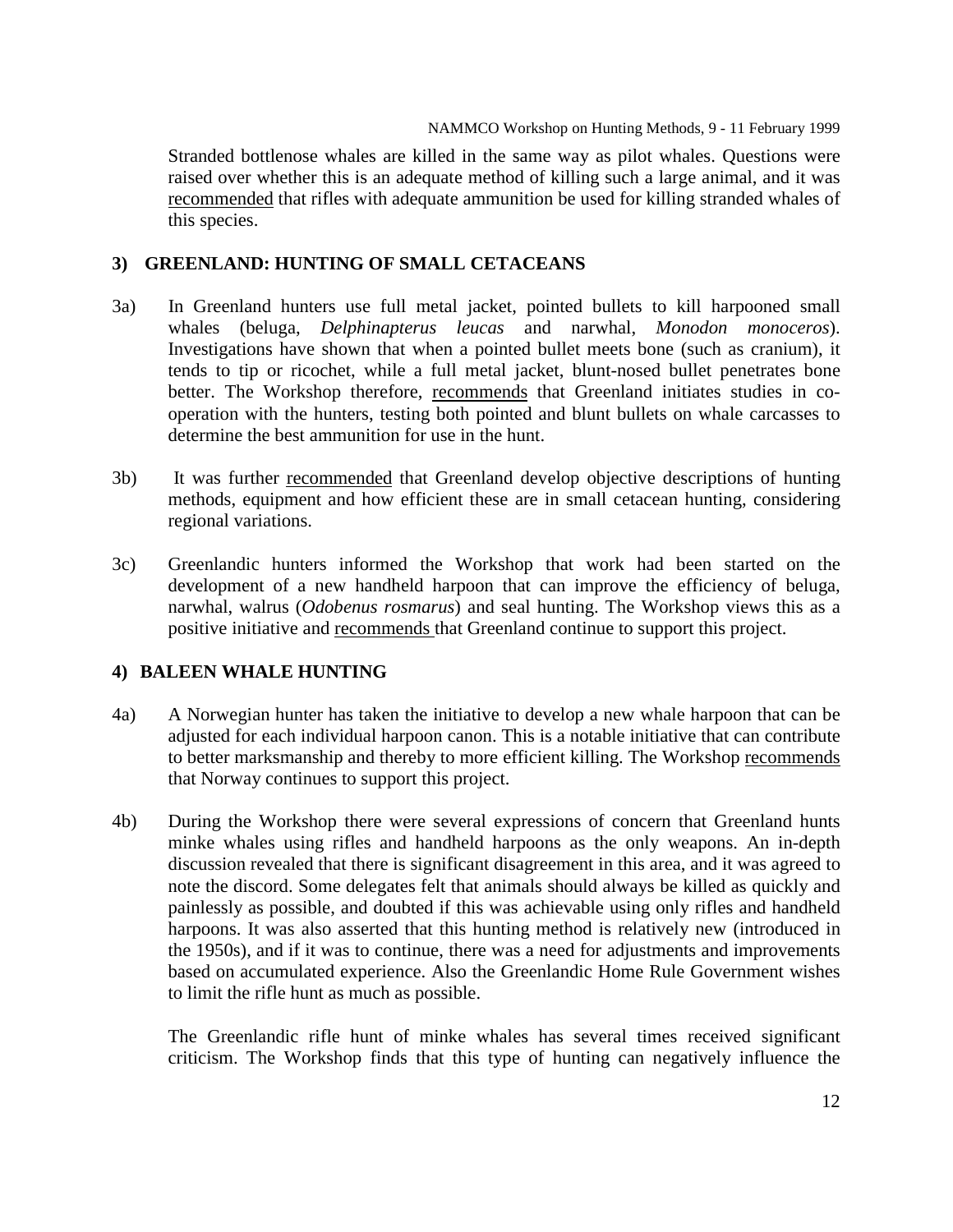attitudes towards all Greenlandic hunting. The Workshop recommends that this hunting method be subject to a critical analysis and an objective description of methods and equipment, with the goal of determining necessary adjustments.

- 4c) The Workshop recommends that Greenland continue to work towards the goal of using the harpoon grenade in all hunts for baleen whales. It is, however, a source of concern that the penthrite harpoon grenade is so costly in Greenland that many hunters cannot afford to use it. The Workshop recommends that Greenland initiate an enquiry into the reasons for the price policies and work towards a price change.
- 4d) Greenland has carried out a number of improvements on weapons and equipment used in whale hunting with the harpoon canon. In addition, the hunting regulations for large whales have been developed and improved. The Workshop notes with approval that Greenland has made these improvements and recommends that the work will continue in the future.
- 4e) It was emphasised that the hunters were not able to buy the ammunition determined by experts to be the most efficient for killing whales, because it was not available in Greenland. The Workshop finds it questionable that market considerations have higher priority than professional judgement and justification, and recommends that Greenland investigate the situation.
- 5)

The Workshop notes with approval that the Greenlandic Parliament has decided to formulate an animal protection law, and in this manner create an authoritative body that can introduce the element of animal protection in hunting regulations.

6)

In conclusion the Workshop agreed that the meeting had been valuable, in professional terms, and that it was desirable to plan a similar meeting in the future, but with a focus on particular hunting methods.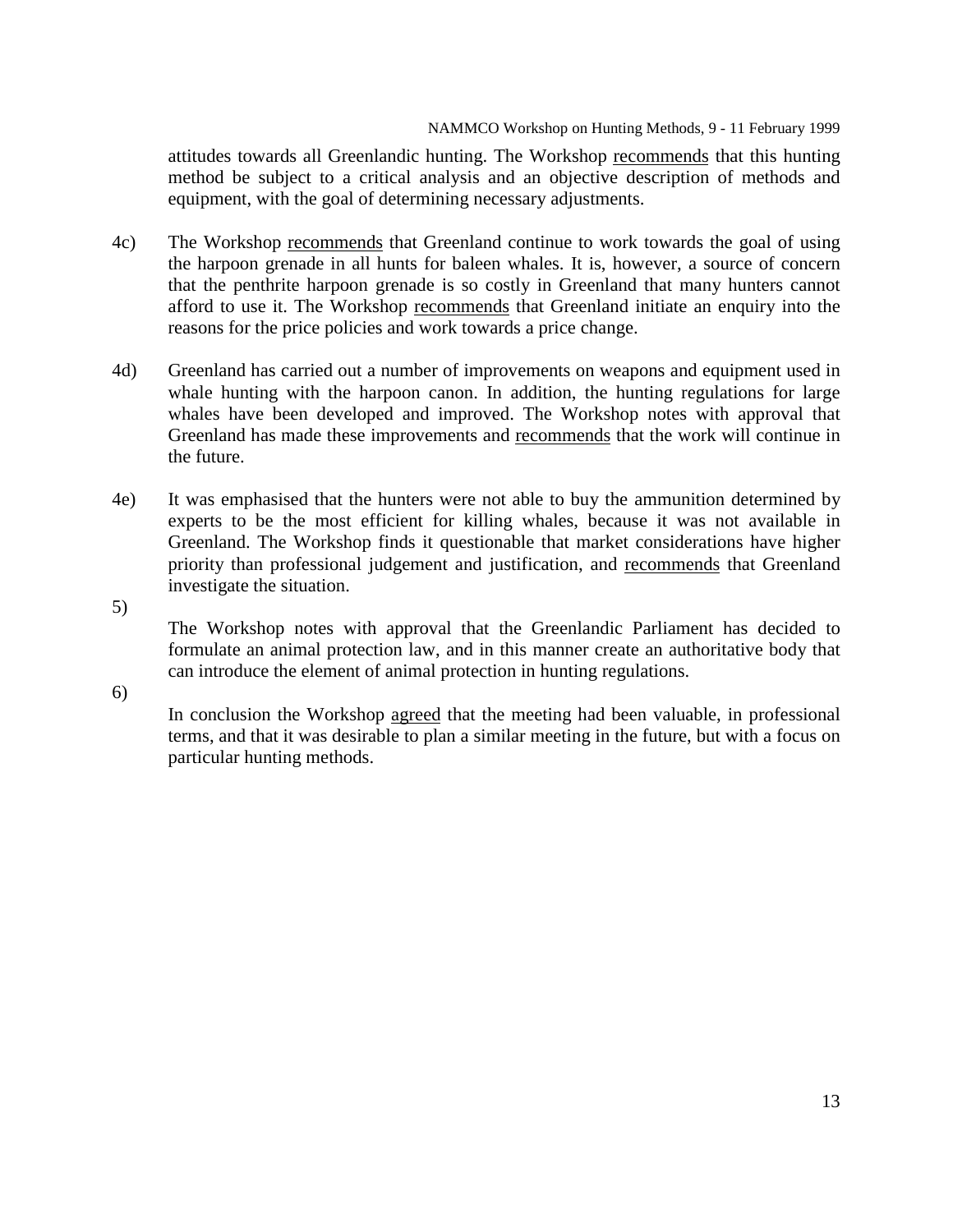# **NAMMCO WORKSHOP ON HUNTING METHODS**

Katuaq, Nuuk, Greenland, 9-11 February 1999

# **PROVISIONAL DRAFT AGENDA & PROGRAMME**

- **1. ADDRESS OF WELCOME -** Greenland Minister of Fisheries, Pâviâraq Heilmann
- **2. CHAIRMAN'S OPENING REMARKS** (15 min)
- **3. APPOINTMENT OF RAPPORTEURS**
- **4. INTRODUCTORY PRESENTATIONS**
- 4.1 *Video interview with Schönning Eysturoy, whaler in the Faroe Islands*
- 4.2 *Hunting and killing techniques for large mammals Dr Egil Ole Øen, Associate Professor, Norwegian School of Veterinary, Science*

# **5. REVIEW AND EVALUATION OF SEAL & WALRUS HUNTING**

5.1 *Greenland*

Presentation on seal and walrus hunting - KNAPK (Fishermen and Hunters' Organisation)

Presentation on sealing - Bjørn Rosing (XXX)

Regulation of seal and walrus hunting in Greenland - Amalie Jessen (DFFL)

#### Questions/discussion

5.2 *Norway*  Hunting activities - Norwegian seal hunter (???)

Hunting regulations - Kirsti Larsen, Directorate of Fisheries

Hunting techniques and killing efficiency - Egil Ole Øen, Norwegian School of Veterinary Science

Questions/discussion

Video: "Sealers - killers or hunters?". Norwegian documentary film on seal hunting produced in 1996 by Knut Skoglund (52 min.).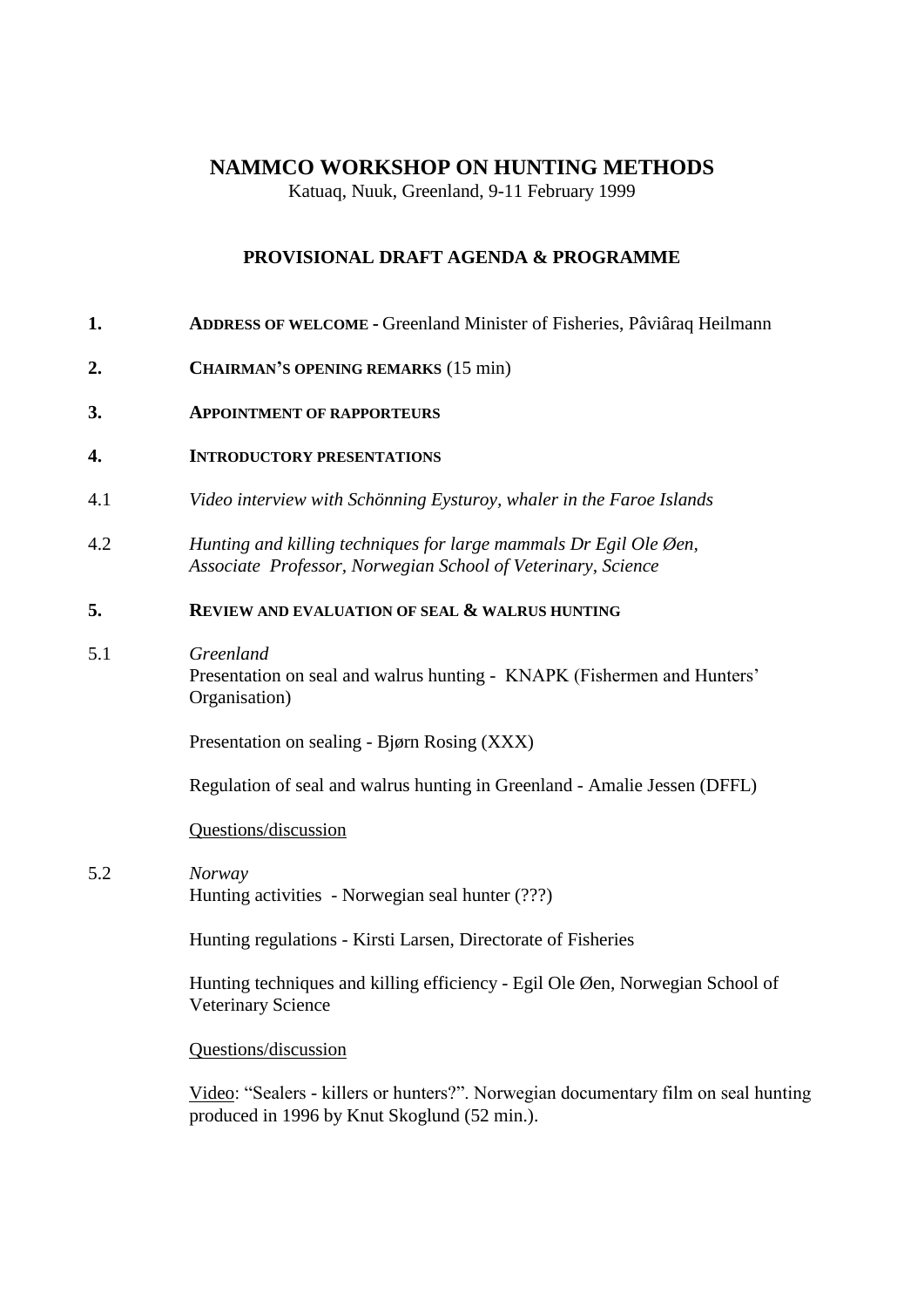| 5.3 | Faroe Islands<br>Seal hunting activities and regulations - Bjarni Mikkelsen, Fisheries Research<br>Laboratory                                                            |
|-----|--------------------------------------------------------------------------------------------------------------------------------------------------------------------------|
| 5.4 | <b>Iceland</b><br>Seals and sealing in Iceland: past and present - Pétur Guðmundsson, Seal Farmer's<br>League                                                            |
|     | Questions/discussion (on 5.3 and 5.4)                                                                                                                                    |
| 5.5 | Evaluation/recommendations                                                                                                                                               |
| 6.  | <b>REVIEW AND EVALUATION OF THE HUNTING OF SMALL CETACEANS</b>                                                                                                           |
| 6.1 | Faroe Islands<br>Video: "Pilot Whaling". Produced in 1992 by Z. Hammer, (7 min)                                                                                          |
|     | Hunting regulations - Jústines Olsen, Veterinary Service (10 min)                                                                                                        |
|     | Driving techniques - Hans Jacob Hermansen, Pilot Whalers' Organisation (15 min)                                                                                          |
|     | Regulation of whaling bays - Finnbogi Joensen, whaling foreman, including footage<br>of hunts from 1957 (Nordenskjold, 3 min.) and 1996 (Búgvi Joensen, 5 min.) (15 min) |
|     | Hunting techniques and killing efficiency- Jústines Olsen, Veterinary Service (20)<br>min.)                                                                              |
|     | Review of hunting accidents: insurance, sheriff's duties - Regin Jespersen, sheriff<br>(15)                                                                              |
|     | The organisation of the hunt - Hanus Højgaard, whaling foreman in Tórshavn - (15)                                                                                        |
|     | Video: Unedited footage of a pilot whale hunt, 13.11.97 produced by Árni C. Joensen<br>$(9 \text{ min})$                                                                 |
|     | Questions/discussion                                                                                                                                                     |
| 6.2 | Greenland<br>Hunting of beluga, narwhal and other small cetaceans in Greenland - KNAPK                                                                                   |
|     | Beluga and narwhal hunting - Bjørn Rosing                                                                                                                                |
|     | Regulations on the hunting of beluga and narwhal - (??)                                                                                                                  |
|     | Questions/discussion                                                                                                                                                     |
| 6.3 | Other                                                                                                                                                                    |
| 6.4 | Evaluation/recommendations                                                                                                                                               |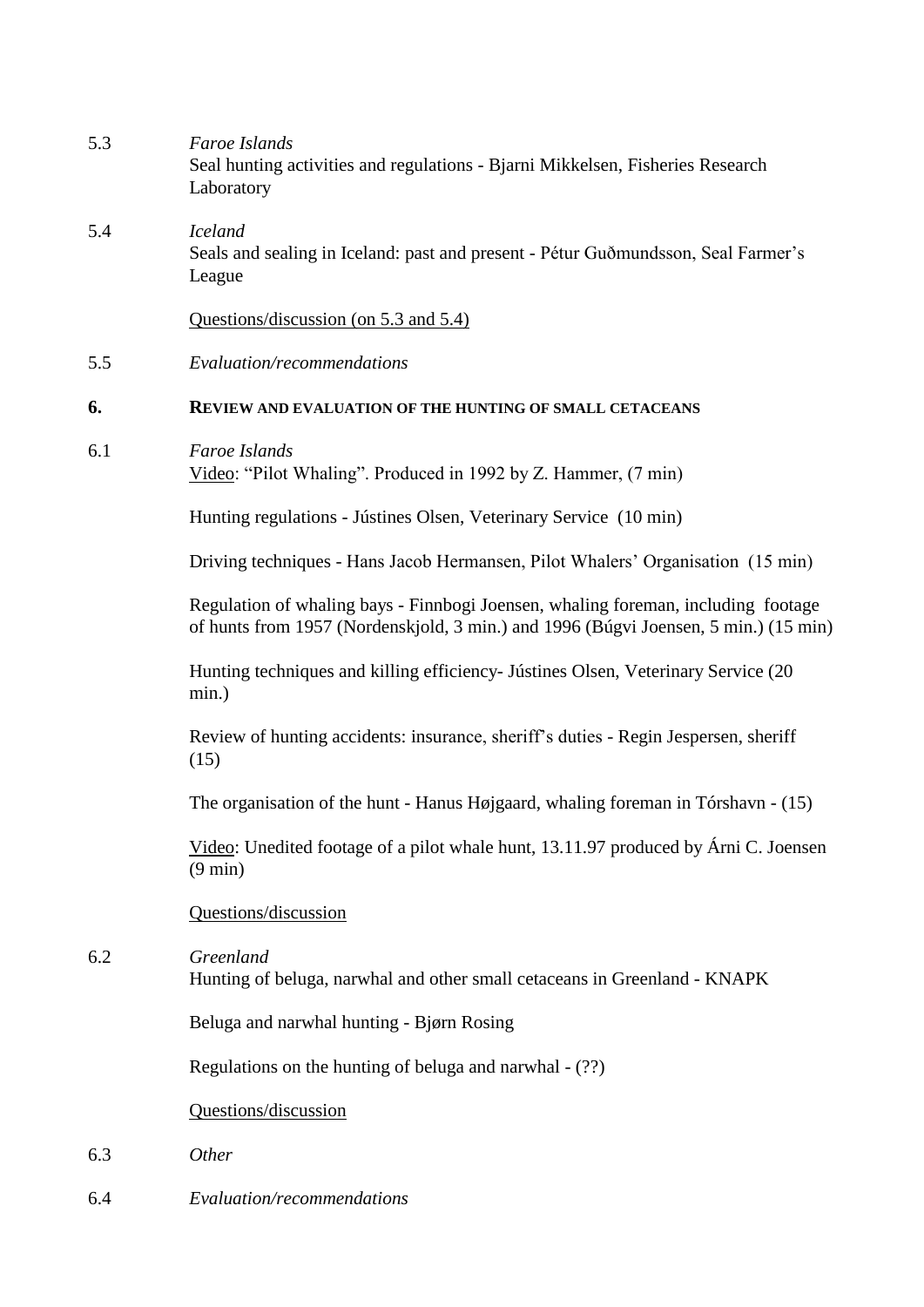#### **7. REVIEW AND EVALUATION OF THE HUNTING OF BALEEN WHALES**

7.1 *Norway* Hunting activities - Ole Mindor Myklebust, minke whale hunter

Hunting regulations - Kirsti Larsen, Directorate of Fisheries

Hunting techniques and killing efficiency - Egil Ole Øen, Norwegian School of Veterinary Science

## Questions/discussion

Video: "Større enn kval". Norwegian documentary film on minke whale hunting produced in 1998 by Knut Skoglund (52 min.).

7.2 *Greenland* Greenland hunting of minke and fin whales - KNAPK

> Video: "Whaling in Greenland" - produced in 1998 by Inuk Media for the Ministry of Fisheries, Hunting, Industry and Agriculture (c. 30)

Whaling regulations - Amalie Jessen

Report on the renovation of harpoon guns in Greenland - Peter Siegstad, KIS (English name here)

Questions/discussion

# 7.3 *Iceland*

Historical overview of whaling in Iceland & status today - Þorður Eyþorsson, Ministry of Fisheries

Former whaling for large whales (fin, sei and sperm) in Iceland - Kristján Loftsson, Hvalur h.f.

Hunting of minke whales in Iceland - Guðmundur Haraldsson, Minke Whalers' Association

# Questions/discussion

- 7.4 *Other*
- 7.5 *Evaluation /recommendations*
- **8. ANY OTHER BUSINESS**
- **9. ADOPTION OF REPORT**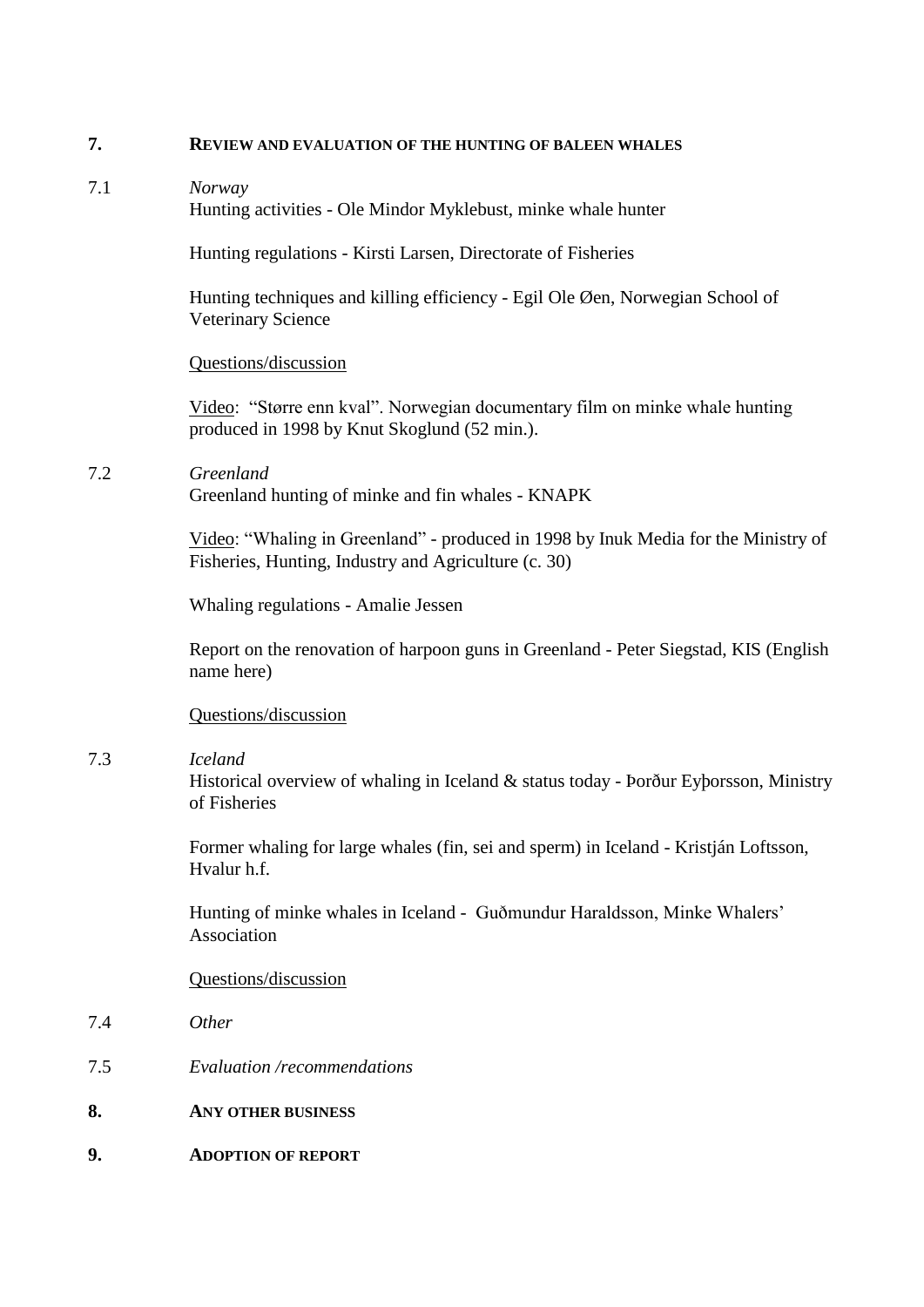# **NAMMCO WORKSHOP ON HUNTING METHODS**

Katuaq, Nuuk, Greenland, 9-11 February 1999

#### **List of Participants**

#### **Chairman**

Mr Knud Nielsen Solkrogen 16, DK-2960 Rusted Kyst Denmark Phone: + 4586 5796

#### **Canada**

Mr Duane Smith Inuvialuit Game Council P.O. Box 2120 Inuvik, N.W.T., X0E 0T0 Canada Phone: +1 867 777 2828 Fax: +1 867 777 2610 E-mail: igc-js@jointsec.nt.ca

#### **Faroe Islands**

Mr Hans Jakob Hermansen Faroese Pilot Whalers' Association Futalág 40 FO-100 Tórshavn Faroe Islands Phone: +298 31 8588 Fax: +298 318589 E-mail: grind@ngs.fo

Mr Hanus Hójgaard við strond 65 FO-100 Torshavn Faroe Islands Phone: +298 31 2006

Mr Regin Jespersen FO-380 Sørvágur Faroe Islands Phone: +298 33 3414 Fax: +298 33 2154 E-mail: reginj@post.plivant.fo

Mr Finnbogi Joensen FO-Vestmanna Faroe Islands Phone: +298 42 4355 Mr Bjarni Mikkelsen Fiskerilaboratoriet på Færøyene Nóatún FO-100 Tórshavn Faroe Islands Phone: +298 31 5092 Fax: +298 31 8264 E-mail: bjarnim@frs.fo

Mr Jústines Olsen Færøyenes Landsstyre Varðagötu 85 FO-100 Tórshavn Faroe Islands Phone: +298 31 5273 Fax: +298 317819 E-mail: faroevet@post.olivant.fo

## **Greenland**

Mr Jens Danielsen KNAPK- Fishermen & Hunters´ **Organisation** P.O. Box 386 DK-3900 Nuuk Greenland

Mr Siverth Amondsen KNAPK- Fishermen & Hunters´ **Organisation** P.O. Box 386 DK-3900 Nuuk Greenland

Ms Ivalo Egede Information Officer Greenland Institute of Natural Resources P.O. Box 570 DK-3900 Nuuk Greenland Phone: +299 32 10 95 Fax: +299 32 59 57 E-mail: ivalo@natur.gl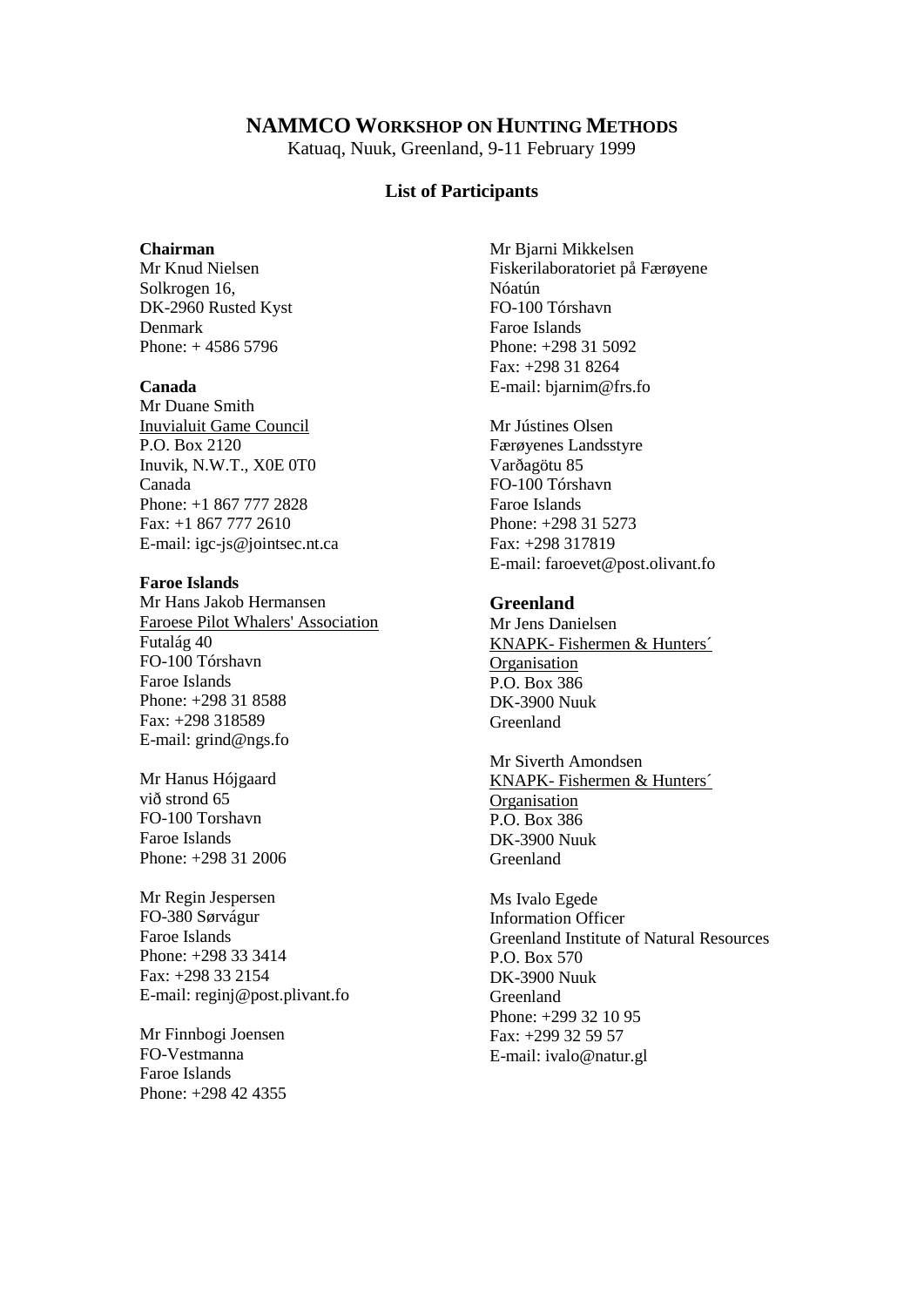Mr Alberth Fleischer KNAPK- Fishermen & Hunters´ **Organisation** P.O. Box 386 DK-3900 Nuuk Greenland

Mr Hans Gelså Direktoratet for miljø og natur P.O. Box 1614 DK-3900 Nuuk Greenland

Mr Niels Holm KANUKOKA P.O. Box 10 DK-3900 Nuuk Greenland

Mr Aleqa Hammond Inuit Circumpolar Conference P.O. Box 204 DK-3900 Nuuk Greenland Phone: +299 32 3632 Fax: +299 32 3001 E-mail: iccgreen@greennet.gl

Mr Ejnar Jakobsen KNAPK- Fishermen & Hunters´ **Organisation** P.O. Box 386 DK-3900 Nuuk Greenland

Ms Augusta M. Jerimiassen Ministry of Fisheries, Hunting and Agriculture P.O. Box 269 DK-3900 Nuuk Greenland Phone: +299 32 3000 Fax: +299 32 4704

Ms Amalie Jessen Ministry of Fisheries, Hunting and Agriculture P.O. Box 269 DK-3900 Nuuk Greenland Phone: +299 32 3000 Fax: +299 32 4704 E-mail: amalie@gh.gl

Mr Jesper Koldborg-Jensen Ministry of Fisheries, Hunting and Agriculture P.O. Box 269 DK-3900 Nuuk Greenland Phone: +299 32 3000 Fax: +299 32 4704 E-mail: jeje@dffl.gh.gl

Mr Lauritz Kreutzmann Ministry of Fisheries, Hunting and Agriculture P.O. Box 269 DK-3900 Nuuk Greenland Phone: +299 32 3000 Fax: +299 32 4704

Mr Poul Krohn NotaBene Jonathan Petersensvei 1, B-376 DK-3900 Nuuk Greenland Phone: +299 32 1872

Mr Arild Landa Greenland Institute of Natural Resources P.O. Box 570 DK-3900 Nuuk Greenland Phone: +299 32 10 95 Fax: +299 32 59 57 E-mail: arild@natur.gl

Mr Mogens MøllerWalsted Ministry of Fisheries, Hunting and Agriculture P.O. Box 269 DK-3900 Nuuk Greenland Phone: +299 32 3000 Fax: +299 32 4704

Mr Peter Nielsen Greenland Home Rule Department of Environment and Nature P.O. Box 1614 DK-3900 Nuuk Greenland Phone: +299 34 50 00 Fax: +299 32 52 86 E-mail: pen@gh.gl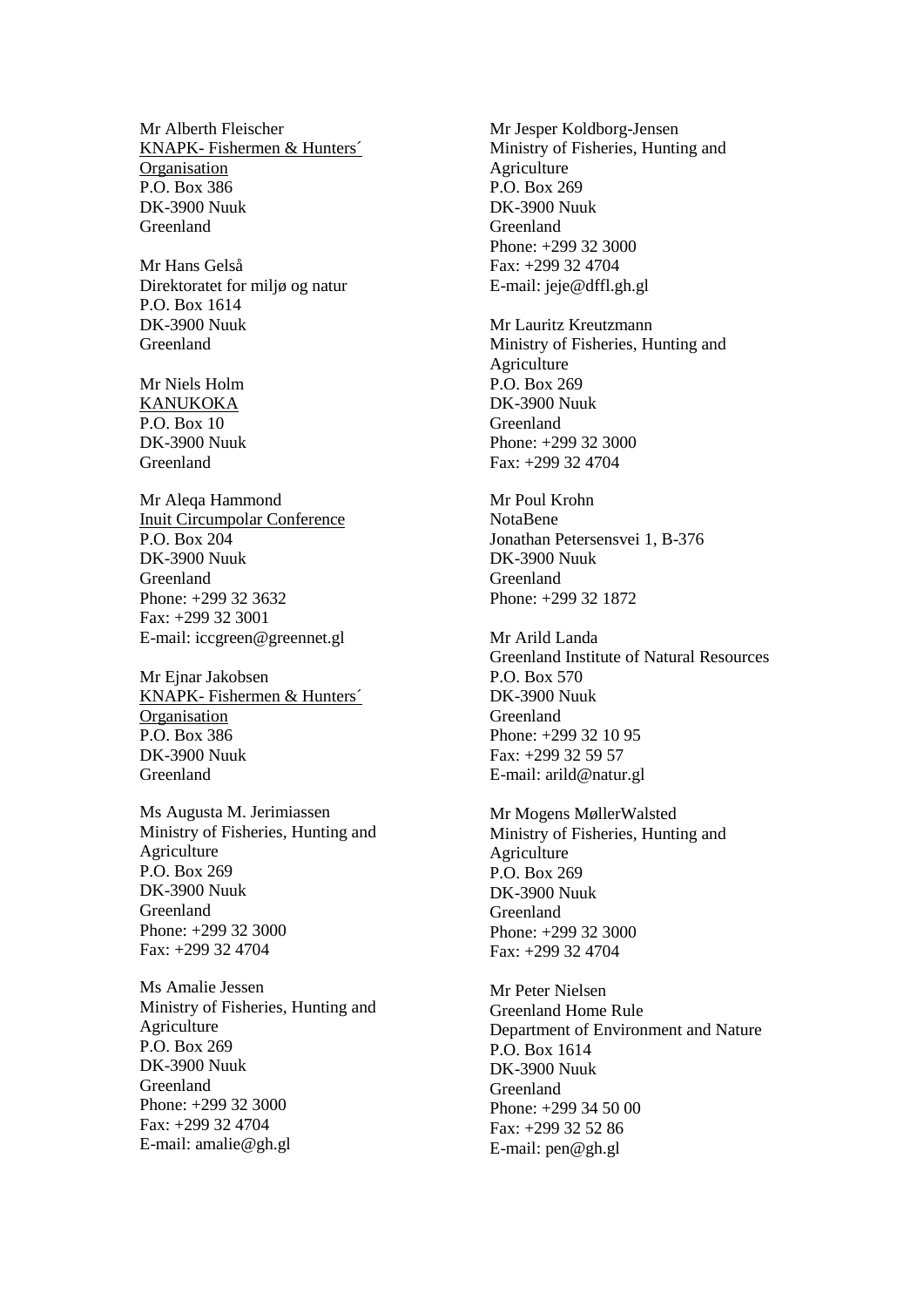Mr Peter Olsen KANUKOKA P.O. Box 10 DK-3900 Nuuk Greenland

Mr Frederik Olsen Pilersuioq A/S P.O. Box 50 DK-3911 Sisimiut Greenland Phone: +299 57 1709 Fax: +299 86 6263 E-mail: folkni@greennet.gl

Mr Bjørn Rosing Kalekovænget 13 DK-5600 Fåborg Denmark

Mr Peter Siegstad KIS (fartøjkonsulenttjenesten) P.O. Box 359 DK-3911 Sisimiut Greenland

Mr Isak Vahl KNAPK- Fishermen & Hunters´ Organisation P.O. Box 386 DK-3900 Nuuk Greenland

Ms Lotte Rosing Videbæk Ministry of Fisheries, Hunting and Agriculture P.O. Box 269 DK-3900 Nuuk Greenland Phone: +299 32 3000 Fax: +299 32 4704

#### **Iceland**

Mr Thordur Eythorsson Ministry of Fisheries Skúlagata 4 IS-150 Reykjavík Iceland Phone: +354 560 9670 Fax: +354 562 1853

Mr Pétur Guðmunsson Digranesveg 70 IS-200 Kópavogur Iceland Phone: +354 554 4341 Fax: +354 852 2629

Mr Gudmundur Haraldsson Strýtusel 14 IS-109 Reykjavík Iceland Phone: +354 557 2879 Fax: +354 557 2879

Mr Kristián Loftsson Hvalur H.F. P.O. Box 233 IS-222 Hafnarfjörður Iceland Phone: +354 555 0565 Fax: +354 555 1741 E-mail: hvalur@tv.is

#### **Japan**

Mr Hajime Ishikawa Institute of Cetacean Research Tokyo Suisan Bldg. 4-18 Toyomi-cho, Chuo-ku Tokyo, 104-0055 Japan Phone: +81 3 3536 6521 Fax: +81 3 3536 6522 E-mail: [ishikawa@i-cetacean-r.or.jp](mailto:ishikawa@i-cetacean-r.or.jp)

**Norway** Mr Atle Brudevik Norges Fiskarlag N-6143 Fiskåbygd Norway Phone: +47 70 02 1439/ +47 94 89 6866

Ms Siri Kristine Knudsen Norwegian School of Veterinary Science Dept of Arctic Veterinary Medicine Stakkevollv. 23b N-9005 Tromsø Norway Phone: +47 77 66 5422 Fax: +47 77 68 4411 E-mail: siri.k.knudsen@veths.no

Mr Bjørne Kvernmo Norwegian Sealers' Association Myrullveien 31 N-9500 Alta Norway Phone: +47 78 43 1367 Fax: +47 78 43 1367 E-mail: bjkvernm@online.no